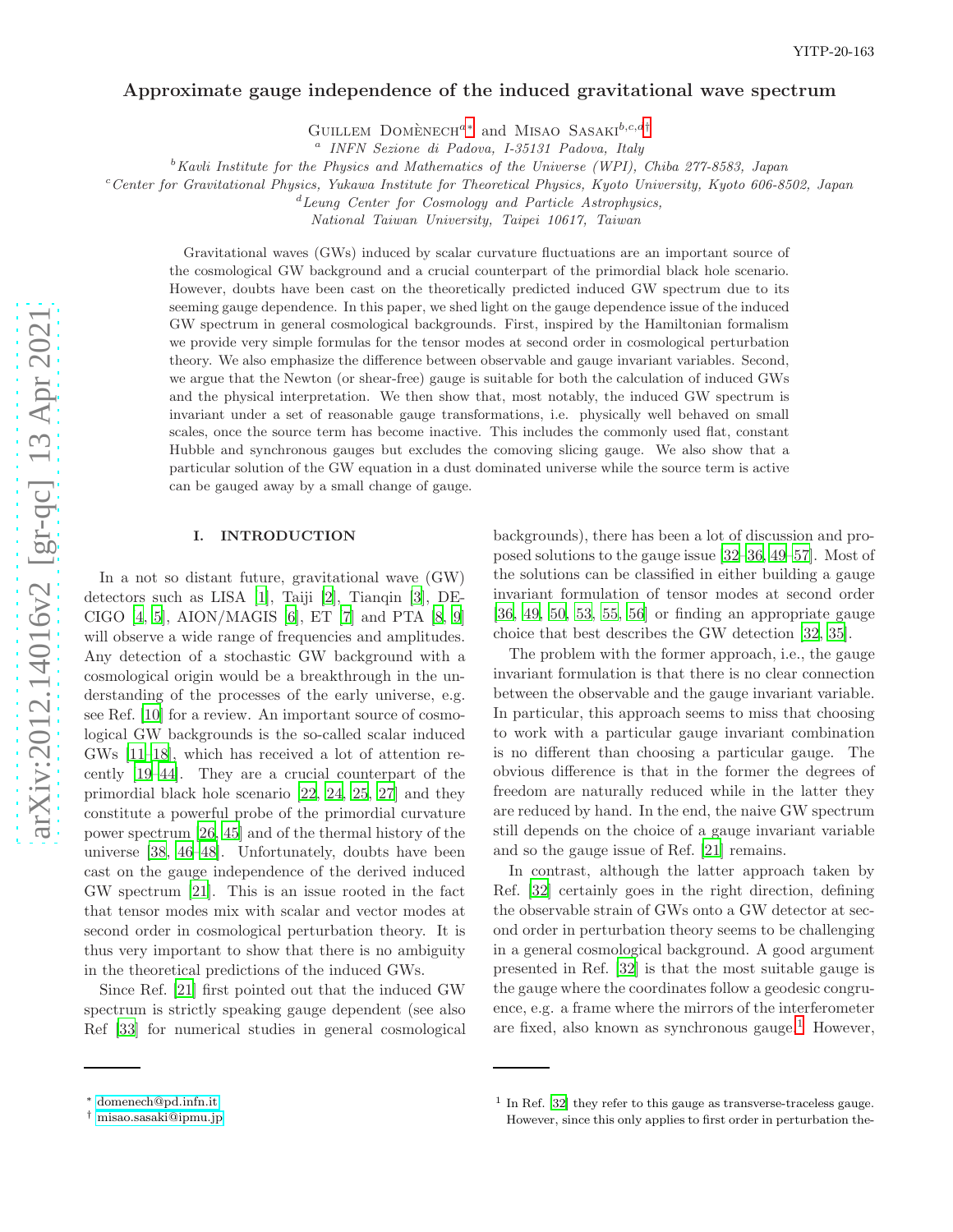their reasoning only relies on first order perturbation theory applied to the time delay and does not deal with second order terms. Nonetheless, the argument is more convincing when it is shown that the induced GW spectrum in the synchronous gauge exactly matches at late times with the induced GW spectrum in the Newton (or shear-free) [\[32,](#page-12-21) [35\]](#page-12-23). Yet, in the absence of a well-defined observable which is invariant under second order gauge transformations, the gauge issue persists. Moreover, as we shall see, the synchronous gauge is a subtle gauge for the induced GWs due to its remaining gauge degrees of freedom, as was first noted in Ref. [\[52\]](#page-13-10).

A third solution would be to build a GW energy momentum tensor which is gauge invariant under second order gauge transformations. However, although Isaacson [\[58,](#page-13-11) [59\]](#page-13-12) showed that one can find a well-defined energy momentum tensor for GWs in the limit of short wavelengths, i.e. short compared to the curvature of spacetime, in the case of vacuum (Ricci flat) spacetime, there is yet no such object in a cosmological background. This stems from the fact that in General Relativity there is no well-defined notion of localized energy. A study in this direction was done in [\[60\]](#page-13-13), but only for the first order perturbation quantities, in the context of the backreaction of perturbations to the background cosmological evolution. In our case of interest, for instance, one may include terms quartic in gradients of scalar quantities in the energy density of GWs. In the end, these additional terms at fourth order may render the total GW spectrum gauge invariant but this direction might actually miss the essence of the current discussion. In similar lines, Ref. [\[51,](#page-13-14) [57](#page-13-5)] argued that second order gauge transformations yield a spurious contribution to the observed GW spectrum and proposed some candidates for the definition of the GW spectral density. Furthermore, Ref. [\[57\]](#page-13-5) reasons that the induced GW spectrum is only meaningful in completely fixed gauges like the Newton or uniform curvature gauges. This conclusion is in contrast with Ref. [\[32](#page-12-21)].

In this paper, we explore a new direction which we believe reduces the gauge issue of the induced GW spectrum to a minimum. By analogy with GWs generated by mergers of binary black holes, where GWs are only well defined far enough from the source, we argue that in cosmology the energy density of GWs for modes deep inside the horizon is well defined and gauge invariant as long as:  $(i)$  the source of induced GWs is not active and  $(ii)$ the spacetime slicing is well behaved on small scales. This implies that the induced GW spectrum is invariant under

a set of reasonable gauge transformations on subhorizon scales. We show such approximate gauge invariance for a general cosmological background filled with a perfect fluid with constant equation of state and constant speed of sound,  $p/\rho = w = c_s^2 = \text{constant}$ . We also present very simple formulas for both the source term of induced GWs and the transformation of tensor modes at second order in a general gauge, which helps to clarify the gauge issue. In this way, our discussion is not obscured by the involved calculations at second order perturbation theory.

The paper is organized as follows. In Sec. [II](#page-1-0) we present simple formulas for the source term of induced GWs in a general gauge inspired by the Hamiltonian formalism developed in Ref. [\[37\]](#page-12-24). We also emphasize the difference between the gauge invariant formalism, a gauge choice and the observable energy density. In Sec. [III,](#page-3-0) we define a class of physically meaningful gauges on small scales and show that the induced GW spectrum is invariant under such a set of gauges on subhorizon scales. We pay special attention to the synchronous gauge. In Sec. [IV](#page-6-0) we argue that the induced GWs generated in pressureless adiabatic perfect fluid dominated universe can be gauged away at the stage when the source term is active. Lastly, in Sec. [V](#page-7-0) we discuss the implications of our work. Details of the calculations and gauge transformations can be found in the appendices. Throughout the paper we work in reduced Planck units where  $c = \hbar = 8\pi G = 1$ .

# <span id="page-1-0"></span>II. GAUGE INVARIANCE VS OBSERVABLE

In this section, we focus on the difference between a gauge invariant quantity and an observable quantity. We also derive simple formulas for the generation of tensor modes by scalar squared terms at second order perturbation theory and briefly review the gauge issue raised in Ref. [\[21\]](#page-12-19).

We begin by describing the universe content and our perturbative expansion which closely follows that of Ref. [\[37\]](#page-12-24). We consider that the universe is filled with a perfect fluid with energy-momentum tensor given by

<span id="page-1-1"></span>
$$
T_{\mu\nu} = (\rho + p)u_{\mu}u_{\nu} + pg_{\mu\nu}, \qquad (2.1)
$$

where  $\rho$  and  $p$  respectively are the energy density and pressure and  $u_{\mu}$  is the fluid 4-velocity. We take the spacetime metric to be a perturbed flat Friedmann-Lemaître-Robertson-Walker (FRLW) universe. By means of the  $(3+1)$ -decomposition we may write the metric as

$$
ds^{2} = a^{2}(\tau)
$$
  
 
$$
\times \left( -N^{2}d\tau^{2} + e^{2\phi}\Upsilon_{ij} \left( dx^{i} + N^{i}dt \right) \left( dx^{j} + N^{j}dt \right) \right),
$$
  
(2.2)

ory, we find that calling it synchronous gauge is more appropriate in general.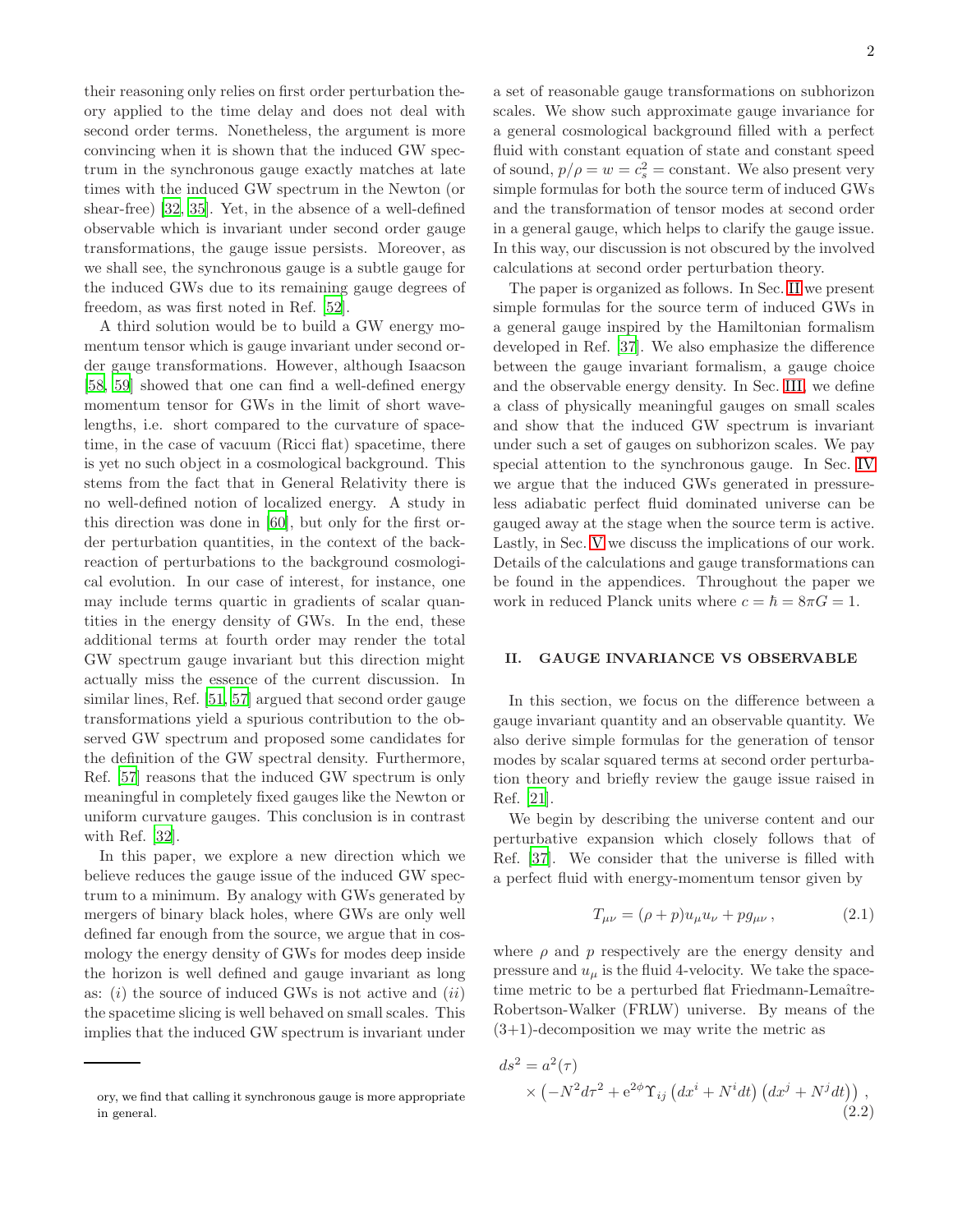where a is the scale factor, N is the lapse,  $N^i$  is the shift vector and  $\phi$  and  $\Upsilon_{ij}$  respectively represent the trace and traceless degrees of freedom of the spatial metric. We perturbatively expand the lapse, shift and  $\Upsilon_{ij}$  as

$$
N = 1 + \alpha \quad , \quad N_i = \partial_i \beta \tag{2.3}
$$

$$
[\ln \Upsilon]_{ij} = h_{ij} + 2 \left( \partial_i \partial_j - \frac{1}{3} \delta_{ij} \Delta \right) E, \qquad (2.4)
$$

where  $\delta^{ij} h_{ij} = \partial^i h_{ij} = 0$  and we have neglected vector modes for simplicity. Thus  $h_{ij}$  represents the transversetraceless degrees of freedom, i.e. the tensor degrees of freedom. We note, however, that this does not necessarily mean  $h_{ij}$  defined here is a directly observable quantity. As we shall see, the exponential form of the spatial metric in Eq. [\(2.2\)](#page-1-1) simplifies substantially the calculations and discussions. For more details on the perturbative expansion see Ref. [\[37\]](#page-12-24).

It is important to observe that the relation between the metric perturbations in our expansion [\(2.2\)](#page-1-1) and the commonly used variables [\(B1\)](#page-8-0), e.g. in Refs. [\[21](#page-12-19), [34,](#page-12-25) [61\]](#page-13-15), involve a mixture of scalar and tensor modes, see App. [B.](#page-8-1) For instance, the tensor modes of our metric [\(2.2\)](#page-1-1) are related to the tensor modes in the common expansion [\[21,](#page-12-19) [34,](#page-12-25) [61](#page-13-15)] by additional scalar squared terms containing  $E$  and  $\phi$ . Surely, the resulting induced GW spectrum should not depend on the choice of the perturbative expansion. Nevertheless, we start to see how the gauge choice may naively affect the spectrum of induced GWs.

At second order in cosmological perturbation theory, the squared of gradients of scalar variables source tensor modes. In the perturbative expansion [\(2.2\)](#page-1-1), the equations of motion for the tensor modes at second order without any gauge fixing take a very simple form, concretely

$$
(\hat{D}_{\tau} - \Delta)h_{ij} = \widehat{TT}_{ij}^{ab} S_{ab} , \qquad (2.5)
$$

where  $\hat{D}_{\tau} \equiv a^{-2} \partial_{\tau} (a^2 \partial_{\tau}), \ \Delta \equiv \delta^{ij} \partial_i \partial_j$  is the flat 3dimentional Laplacian,  $\widehat{TT}^{ab}_{ij}$  is the transverse-traceless projector, e.g. found in Ref. [\[37](#page-12-24)], and

$$
S_{ab} = 4\partial_a \Phi \partial_b \Phi + 2a^2 (\rho + p) \partial_a V \partial_b V
$$

$$
- (\hat{D}_{\tau} - \Delta) [\partial_a \sigma \partial_b \sigma + \partial_a \partial^k E \partial_k \partial_b E] . \quad (2.6)
$$

In the source term [\(2.6\)](#page-2-0) we have defined

$$
\Phi \equiv \phi - \frac{1}{3}\Delta E + \sigma \quad , \quad V \equiv v + E', \quad (2.7)
$$

$$
\sigma \equiv \beta - E' \,. \tag{2.8}
$$

The variable  $\sigma$  corresponds to the scalar component of the shear of the hypersurface,  $v$  is the scalar component of the fluid 3-velocity and  $\Phi$  and V are two different gauge invariant variables under first order gauge transformations, see App. [A.](#page-8-2) They respectively represent the

curvature perturbation and the fluid velocity potential on Newton (or shear-free) slices. Equation [\(2.6\)](#page-2-0) is obtained by means of the Hamiltonian formalism presented in Ref. [\[37\]](#page-12-24). We cross-checked it by the direct expansion of the Einstein equations. To achieve such a simplified form of Eq. [\(2.6\)](#page-2-0) we used several times the first order equations of motion which can be found in App. [C.](#page-9-0) Also, we find that the terms containing the variable  $E$ in Eq. [\(2.6\)](#page-2-0) are absent in the general formulas derived in Ref. [\[34\]](#page-12-25) and later used in Refs. [\[32,](#page-12-21) [35\]](#page-12-23). This is in agreement with Ref. [\[52](#page-13-10)]. Although the difference is a redefinition of the tensor modes, these terms play a crucial role in the discussion in the synchronous gauge of Sec. [III.](#page-3-0)

From Eq. [\(2.6\)](#page-2-0) we have several insights into the issue at hand. First, we see that the terms in Eq.  $(2.6)$  which are not gauge invariant at second order can be reabsorbed by a redefinition of the tensor modes. Explicitly by defining

<span id="page-2-2"></span><span id="page-2-1"></span>
$$
h_{ij}^N \equiv h_{ij} + \widehat{TT}_{ij}^{ab} \left[ \partial_a \sigma \partial_b \sigma + \partial_a \partial^k E \partial_k \partial_b E \right], \qquad (2.9)
$$

we find that

$$
(\hat{D}_{\tau} - \Delta)h_{ij}^N = \widehat{TT}_{ij}^{ab} \left[ 4\partial_a \Phi \partial_b \Phi + 2a^2 (\rho + p) \partial_a V \partial_b V \right],
$$
\n(2.10)

has now a gauge invariant form. In Eq. [\(2.9\)](#page-2-1) we deliberately used the superscript N to indicate that  $h_{ij}^N$  coincides with the tensor modes  $h_{ij}$  evaluated in the Newton gauge [\[37\]](#page-12-24) where  $\sigma = E = 0$ .

<span id="page-2-4"></span>It should be noted that even though Eq.  $(2.10)$  is gauge invariant, one may have chosen any other gauge invariant definition of the tensor modes. Then, the source term in Eq. [\(2.10\)](#page-2-2) would of course be different and so would be the derived induced GW spectrum. This point let us move forward to discuss what is actually the observable GWs. A laser interferometer or an array of pulsars detect the GW strain. However, for stochastic GW backgrounds in cosmology one uses the spectral density of GWs defined by

<span id="page-2-3"></span>
$$
\rho_{\rm GW}(k) = \frac{k^3}{16\pi^2} \sum_{\lambda} \langle h'_{\mathbf{k},\lambda} h'_{-\mathbf{k},\lambda} + k^2 h_{\mathbf{k},\lambda} h_{-\mathbf{k},\lambda} \rangle, \tag{2.11}
$$

<span id="page-2-0"></span>where  $\langle \cdots \rangle$  denotes ensemble average. For simplicity, we work with the spectral density from now on but our conclusions should not depend on whether one uses the GW strain or the GW spectral density. Now, it is obvious that the GWs spectral density as defined in Eq. [\(2.11\)](#page-2-3) is a gauge dependent quantity if one considers second order gauge transformations. This is solely because  $h_{ij}$  changes under a second order gauge transformation. In other words, the *naive* GW spectrum obtained using Eq. [\(2.11\)](#page-2-3) of the induced GWs, e.g., in the Newton gauge is a priori different from that in the comoving gauge. This does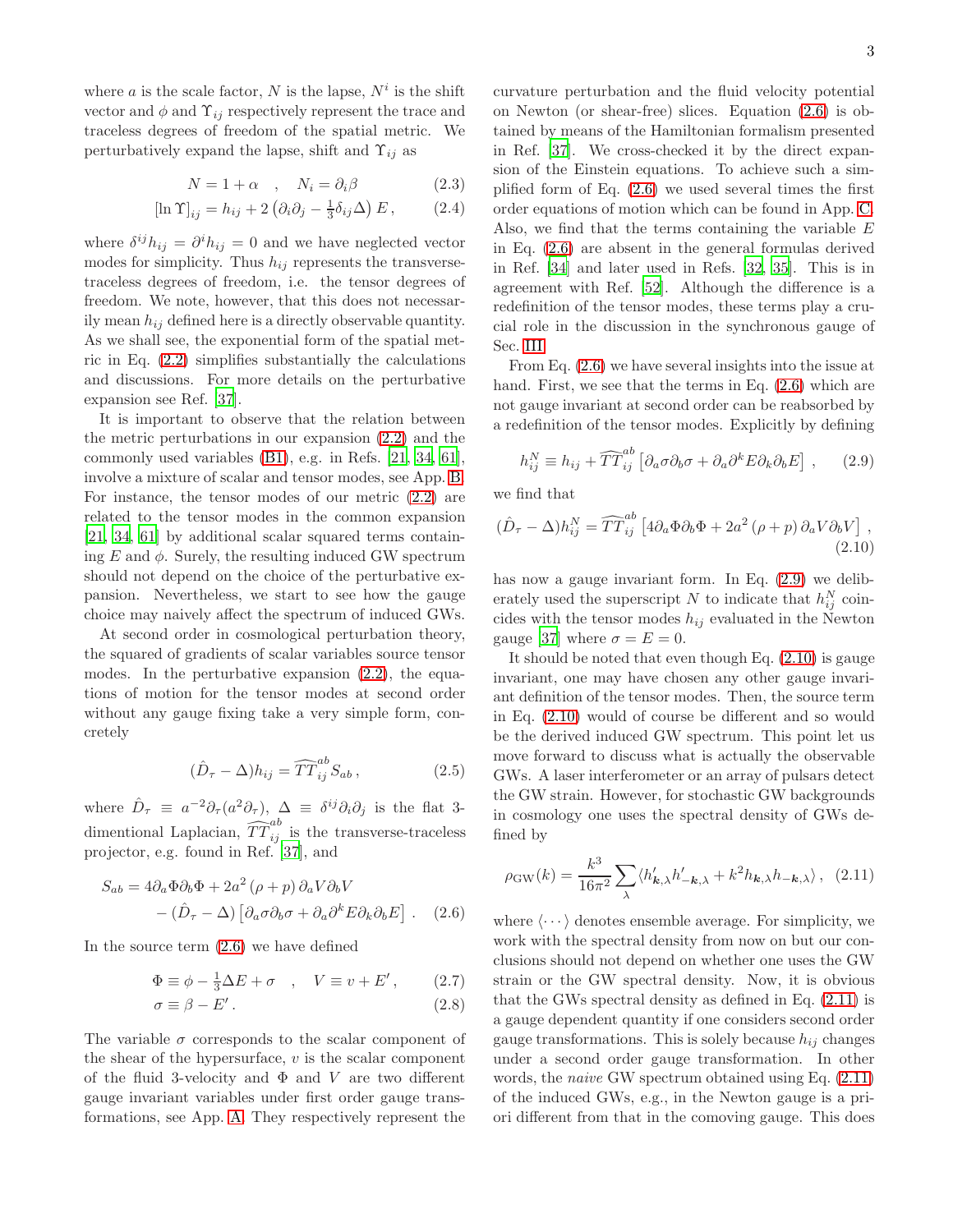not mean that the GW spectrum is gauge dependent, it simply means that energy density of GW is in general not well defined by Eq. [\(2.11\)](#page-2-3) when one considers higher order terms.

The crucial point is to realize that Eq. [\(2.11\)](#page-2-3) should be well-defined on subhorizon scales,  $k \gg H$ , as long as the source term of induced GWs in Eq. [\(2.6\)](#page-2-0) is no longer active. In the absence of a source, the tensor modes  $h_{ij}$  deep inside the horizon *are* freely propagating GWs. However, there is a catch. For practical convenience, our GW detector should be described in a reasonable coordinate system. Otherwise, if we were in a coordinate system where the GW detector would oscillate wildly, we would most likely confuse GWs with gauge artifacts. In the next section we explore what would be a set of reasonable gauges and how the energy density is invariant under such a set of gauge transformations.

## <span id="page-3-0"></span>III. GAUGE INVARIANCE OF GW SPECTRUM

In the previous section we showed that the spectrum of induced GW is always gauge dependent if one uses the definition of the spectral density as in Eq. [\(2.11\)](#page-2-3). However, one expects that if the gauge transformation leaves the subhorizon physics essentially untouched, the prediction for the induced GWs should agree independently of the gauge. In this sense, the Newton gauge seems suitable for physical interpretations since one recovers Newtonian gravity for  $k \gg H$ . In this paper, we assume this is indeed the case. In regard to the observable strain, we show that  $h_{ij}^N$  coincides with that in a suitable fixed synchronous gauge.

Now, let us take a look at the gauge transformation of the Newton potential since we are working with the gauge invariant variables  $\Phi$  and  $h_{ij}^N$  that coincide with the Newton potential and the tensor modes in the shearfree gauge. As we already argued, the Newton gauge is a well-behaved gauge at the smallest scales. Then, we find that the relation between the trace part of the metric perturbation  $\phi$  evaluated in an arbitrary gauge and in the Newton gauge is given by

$$
\Phi_G = \Phi_N + \mathcal{H}T_G + \frac{1}{3}\Delta L_G, \qquad (3.1)
$$

where  $\mathcal{H} \equiv a'/a$ ,  $T_G$  and  $L_G$  respectively are the time and spatial gauge parameters and we used the subscript G to emphasize that it is for an arbitrary gauge. We have also explicitly added the subscript  $N$  to  $\Phi$ , and set  $\phi = \Phi_G$  to emphasize that  $\Phi_N$  is  $\phi$  defined in the Newton gauge and  $\Phi_G$  is  $\phi$  in another fixed gauge. See [A](#page-8-2)pp. A for the details on the gauge transformations and App. [C](#page-9-0) for the basic equations of motion.

We define the requirement that the gauge is wellbehaved on subhorizon scales as the condition that

<span id="page-3-1"></span>
$$
\Phi_G(k \gg \mathcal{H}) = O\left(\Phi_N(k \gg \mathcal{H})\right). \tag{3.2}
$$

This implies that the well-behaved set of gauge transformation has the gauge parameters  $\mathcal{H}T_G(k \gg \mathcal{H})$  and  $\Delta L_G(k \gg \mathcal{H})$  which decay equal or faster than  $\Phi_N(k \gg$  $H$ ). As we shall show, this includes the flat, constant Hubble and synchronous gauges. The requirement that the density contrast  $\delta \rho_G(k \gg \mathcal{H}) = O(\delta \rho_N(k \gg \mathcal{H}))$ leads to a similar conclusion on  $T_G$ .

The Newton potential in a general cosmological background with a constant equation of state parameter  $p/\rho = w = c_s^2$  decays inside the horizon roughly as

$$
\Phi_N(c_s x \gg 1) \propto \Phi(k) (c_s x)^{-2-b}; \quad c_s \neq 0, \qquad (3.3)
$$

where  $\Phi(k)$  is a k-dependent amplitude to be set by the initial condition,  $x$  and  $b$  are defined by

$$
x \equiv k\tau \quad , \quad b \equiv \frac{1 - 3w}{1 + 3w} \,, \tag{3.4}
$$

and we have neglected the oscillatory behavior inside the sound horizon. It should be noted that in the special case of a dust universe when  $c_s^2 = w = 0$  the Newton potential is constant in all scales. For this very particular limit, the source term of secondary GWs [\(2.10\)](#page-2-2) is indefinitely active and our criterion for the approximate gauge invariance of induced GWs does not apply. In this special case, we show in Sec. [IV](#page-6-0) that the induced GWs can be essentially gauged away. This means that during the dust domination one cannot straightforwardly tell apart what is a gauge artifact and what are GWs until the dust domination ends and the universe transitions to an era with  $c_s^2 \neq 0$ .

We note that we do not claim that the timeindependent  $h_{ij}$  generated during dust domination is meaningless. We only claim that it can be gauged away as long as the universe is dust dominated. It becomes a genuine gravitational wave when the dust domination ends. In a sense, this is similar to the curvature perturbation on superhorizon scales during inflation. It can be gauged away as long as the universe is in the inflationary phase, or in an eternally inflating universe. It becomes physically significant only after the universe enters a decelerated phase. This highlights the particularities of the induced GW generated in a dust dominated universe. Note that in models with an early matter dominated stage, the dominant contribution to the induced GW spectrum comes mostly from the stage right after reheating [\[28,](#page-12-26) [29](#page-12-27)]. Our criterion for the approximate gauge invariance applies to this contribution. Hence there is no gauge issue with the induced GWs in a universe with an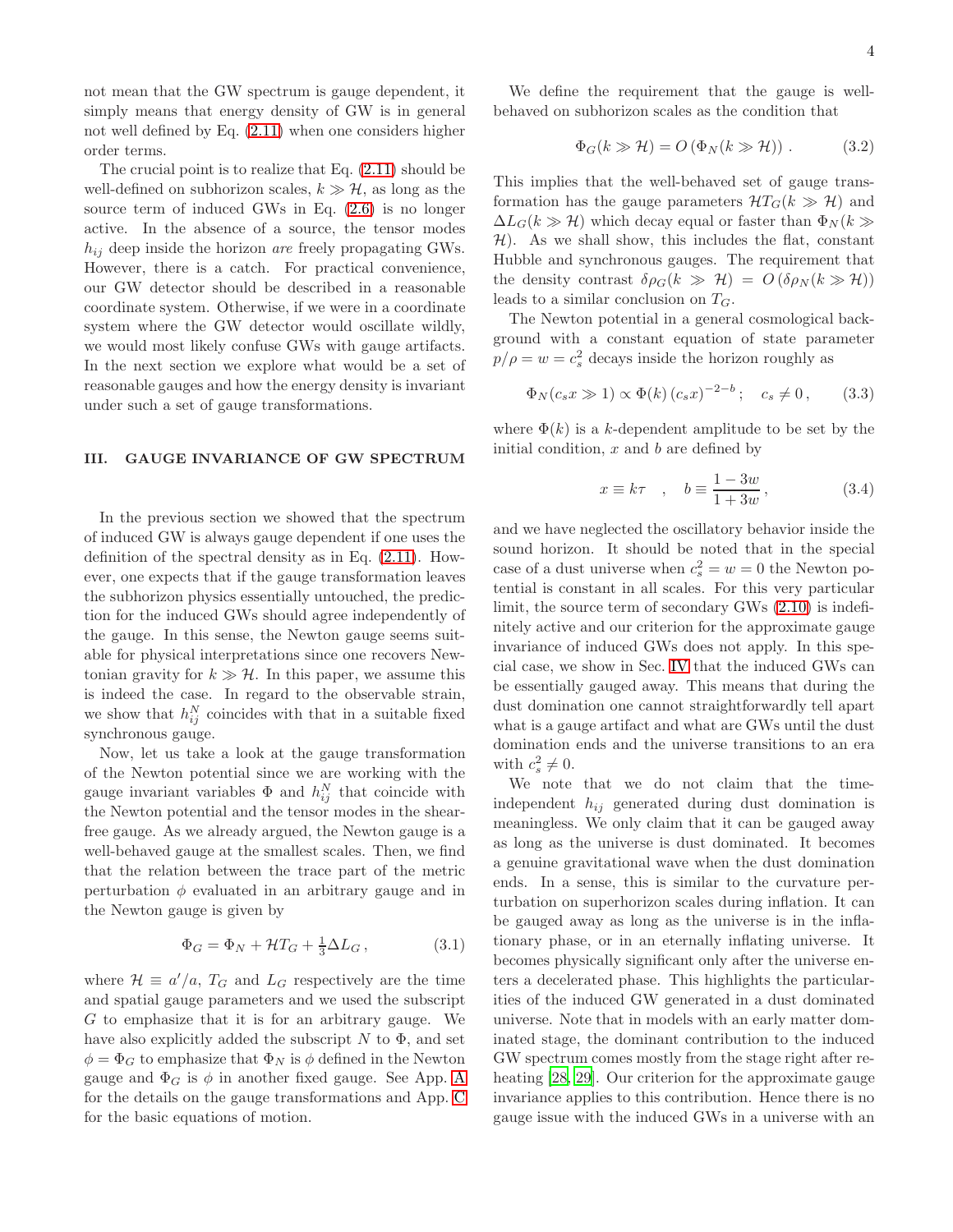early dust dominated stage as long as one considers the stage after dust domination.

We shall translate the reasonable gauge condition [\(3.2\)](#page-3-1) into conditions on the time dependence of the gauge parameters as

$$
T_G(x \gg 1) \propto k^{-1} (c_s x)^{-c_T}; \quad c_T \ge 1 + b,
$$
  
\n
$$
L_G(x \gg 1) \propto k^{-2} (c_s x)^{-c_L}; \quad c_L \ge 2 + b. \tag{3.5}
$$

Let us show that the conditions on  $c_T$  and  $c_L$  are enough to ensure the gauge independence of the GW spectrum on subhorizon scales. First, we find that the tensor modes in an arbitrary gauge are related to those in the Newton gauge by

$$
h_{ij}^G = h_{ij}^N - \widehat{TT}_{ij}^{ab} \left\{ \partial_a T_G \partial_b T_G + \partial_a \partial_k L_G \partial_b \partial_k L_G \right\}.
$$
\n(3.6)

Second, the GW spectral density is related to the dimen-sionless GW spectrum<sup>[2](#page-4-0)</sup> by

$$
\Omega_{\rm GW}(k\tau \gg 1) = \frac{k^2}{12\mathcal{H}^2} \overline{\mathcal{P}_h(k\tau \gg 1)},\tag{3.8}
$$

where we used that deep inside the horizon after GWs are generated  $h'_k \sim kh_k$  and an overline denotes oscillation average. When the source of the induced GWs is no longer active, we can treat  $h_{ij}$  and  $\Phi$  as independent variables. In this situation, by using Eq. [\(3.6\)](#page-4-1) the GW spectrum in an arbitrary gauge and in the Newton gauge are related by

$$
\overline{\mathcal{P}_h^G(k\tau \gg 1)} = \overline{\mathcal{P}_h^N(k\tau \gg 1)} + \overline{\mathcal{P}_G(k\tau \gg 1)},\qquad(3.9)
$$

where  $\mathcal{P}_h^N(k\tau \gg 1)$  is presented in App. [C](#page-9-0) and

$$
\mathcal{P}_G(k\tau \gg 1) = \sum_{\lambda} \frac{k^3}{\pi^2} \int \frac{d^3q}{(2\pi)^3} \left( e_{\lambda}^{ij}(\mathbf{k}) q_i q_j \right)^2
$$

$$
\times \left| T_{\mathbf{k}} T_{|\mathbf{k} - \mathbf{q}|} + (q^2 - k^l q_l) L_{\mathbf{k}} L_{|\mathbf{k} - \mathbf{q}|} \right|^2. \tag{3.10}
$$

In Eq. [\(3.10\)](#page-4-2),  $\lambda$  is the GW polarization,  $e_{\lambda}^{ij}(\boldsymbol{k})$  is the polarization tensor of the GWs that satisfies  $\delta_{ij} e^{ij}_{\lambda}(\mathbf{k}) =$  $k_i e^{ij}_\lambda(\mathbf{k}) = 0$  and  $e^{ij}_\lambda(\mathbf{k}) e_{ij,\lambda'}(\mathbf{k}) = \delta_{\lambda\lambda'}$ . For our purposes it is enough to notice that  $\overline{P_G(k\tau \gg 1)}$  is quartic in  $T_G$ and  $L_G$ . Note that in the expressions  $(3.9)$  and  $(3.10)$ the assumption of a finite time source translates into a spectrum of scalar fluctuations with a finite width. This means that there is a moment in time when all the scalar

$$
\langle Q(k)Q(k')\rangle = \frac{2\pi^2}{k^3} \mathcal{P}_Q(k)\delta(k+k'). \tag{3.7}
$$

fluctuations are inside the horizon and no more secondary GWs are generated. Thus, the integral over momenta in Eq. [\(3.10\)](#page-4-2) has finite and non-zero integration limits and we shall use the subhorizon approximation for  $T_G$  and  $L_G$  for all scales within the integration limits.

<span id="page-4-4"></span>For an arbitrary constant equation of state  $w$ , the analytical formulas for the spectrum of induced GWs  $\mathcal{P}_h^N(k\tau \gg 1)$  are provided in Ref. [\[38](#page-12-18)]. The only relevant point for our discussion is the fact that the time dependence of the GW power spectrum is given by

$$
\overline{\mathcal{P}_h^N(x \gg 1)} \approx x^{-2(1+b)} \mathcal{P}(k) ,\qquad (3.11)
$$

<span id="page-4-1"></span>where  $\mathcal{P}(k)$  is some k dependent amplitude. We refer the reader to Ref. [\[38\]](#page-12-18) or App. [C](#page-9-0) for the details. In other words, induced GWs inside the horizon behave as a free massless mode or as free GWs, i.e. they oscillate and decay as

$$
h_{ij} \propto 1/a(\tau) \propto x^{-1-b} \,. \tag{3.12}
$$

<span id="page-4-7"></span>The condition that the GW spectrum is gauge invariant may be expressed as  $\mathcal{P}_h^G(k\tau \gg 1) = \mathcal{P}_h^N(k\tau \gg 1)$ . This condition implies from Eq. [\(3.5\)](#page-4-4) that

<span id="page-4-5"></span>
$$
c_T, c_L \ge (1 + b)/2. \tag{3.13}
$$

The conditions [\(3.13\)](#page-4-5) are always satisfied as long as conditions [\(3.5\)](#page-4-4) are satisfied. Thus, our requirement of a well-behaved gauge on small scales yields that the GW spectrum is invariant under such a reasonable set of gauge transformations. Note that this conclusion is independent on whether one uses the GW strain or the GW spectral density. We shall proceed to show for which commonly used gauges conditions Eq. [\(3.5\)](#page-4-4) are satisfied.

<span id="page-4-3"></span>For simplicity let us start with a change of the time slicing. This means we can set  $L_G = 0$  in our gauge transformation. Thus, all the discussion lies on whether the gauge parameter  $T_G$  satisfies the conditions [\(3.5\)](#page-4-4) or not. In App. [D](#page-10-0) we present the detailed gauge transformation rules.

<span id="page-4-2"></span>Let us start with a bad example. We consider the comoving slicing gauge where the fluid 4-velocity is orthogonal to the constant time hypersurfaces, or the hypersurface normal vector agrees with the rest frame of the fluid. This slicing is fixed by setting  $v + \beta = 0$ . We find that at late times and on subhorizon scales, the temporal gauge parameter in the comoving slicing reads

<span id="page-4-6"></span>
$$
T_C(x \gg 1) \propto \frac{\Phi(k)}{c_s k} (c_s x)^{-b}, \qquad (3.14)
$$

where the subscript  $C$  stands for comoving. From Eq. [\(3.14\)](#page-4-6) it is clear that the comoving gauge does not satisfy the criteria  $(3.5)$  independently of w (or b). This means that the induced GW spectrum evaluated using

<span id="page-4-0"></span><sup>2</sup> The dimensionless power spectrum of a quantity Q is defined by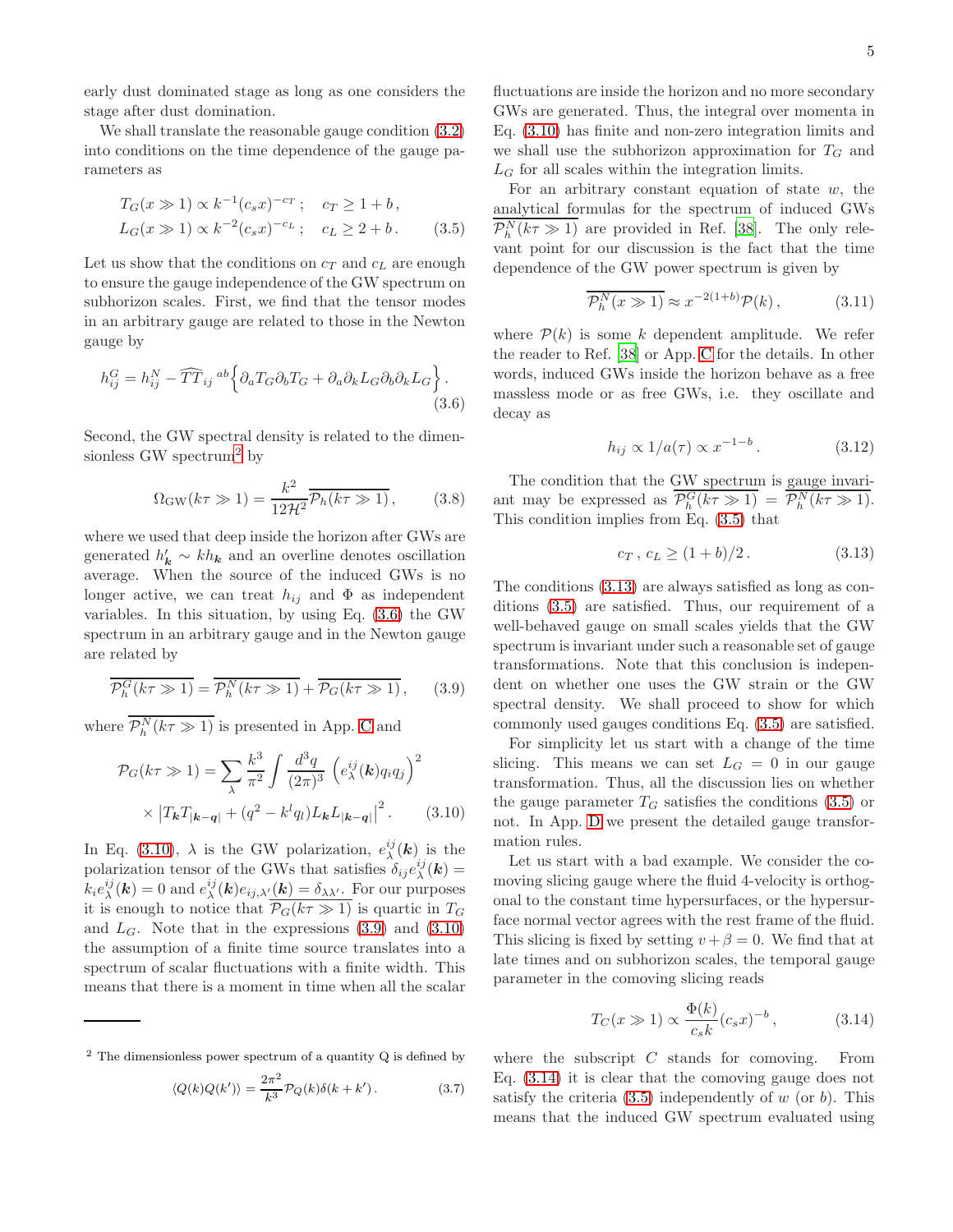[\(3.8\)](#page-4-7) is quite different in the comoving slicing gauge compared to the Newton gauge. This is not so surprising since on short distances one expects that the fluid density and velocity oscillate. Thus the requirement that the slicing is comoving with the fluid would imply a highly deformed slicing in the small scale limit where the spacetime is almost flat, and would most likely give rise to gauge artifacts in the GW spectrum. We conclude that the comoving slicing is not well-behaved on small scales and extra caution should be applied if the induced GW spectrum is computed in such a gauge.

Let us turn to two good examples. The first example is the spatially flat slicing where the curvature of the intrinsic metric (or the spatial curvature) is homogeneous. This is achieved by setting  $\phi = E = 0$ . The temporal gauge parameter to go to the flat gauge from the Newton gauge is

$$
T_F(x \gg 1) \propto \frac{\Phi(k)}{c_s k} (c_s x)^{-1-b}, \quad (3.15)
$$

where  $F$  stands for flat slicing. The second example is the constant Hubble slicing, where the extrinsic curvature is homogeneous. This implies that  $3\phi' - 3\mathcal{H}\alpha - \Delta\beta = 0$ . The time gauge parameter from the Newton gauge to the constant Hubble gauge reads

$$
T_H(x \gg 1) \approx \frac{c_s \Phi(k)}{k} (c_s x)^{-2-b}, \quad (3.16)
$$

where  $H$  stands for constant Hubble slicing. We see that Eqs.  $(3.15)$  and  $(3.16)$  satisfy the conditions  $(3.5)$  for a reasonable gauge transformation. This was expected since deep inside the horizon the cosmology should be irrelevant, e.g. the expansion rate or the spatial curvature. We conclude that the induced GW spectrum computed in the Newton, flat and constant Hubble gauge coincide for scales deep inside the horizon on an arbitrary background. Thus we have shown the approximate gauge invariance of the induced GW spectrum.

#### A. Synchronous gauge

We dedicate a separate subsection for the synchronous gauge as the analysis is more subtle. This is because the synchronous gauge in which one sets  $\alpha = \beta = 0$  does not completely kill the gauge degrees of freedom. There remains a residual gauge ambiguity in the variables. For example see Ref. [\[61\]](#page-13-15) or App. [D.](#page-10-0) As we shall see, it turns out that this ambiguity is very much related to the terms in the equations of motion of secondary GWs [\(2.5\)](#page-2-4) which contain the variable E and that have been neglected in previous analyses [\[32,](#page-12-21) [35\]](#page-12-23).

We find that the gauge parameters that relate the synchronous gauge with the Newton gauge are given by

<span id="page-5-3"></span>
$$
T_S(x \gg 1) \approx \frac{x^{-1-b}}{c_s k} \left( -\Phi(k) + \tilde{T}_0(k) \right) + O(x^{-2-b}),
$$
\n(3.17)

<span id="page-5-2"></span>
$$
L_S(x \gg 1) \approx \frac{x^{-b}}{c_s^2 k^2} \left( \Phi(k) - \tilde{T}_0(k) \right) + O(x^{-2-b}), \tag{3.18}
$$

where  $\tilde{T}_0(k)$  is an arbitrary function of the wavenumber  $k$  and reflects the residual gauge ambiguity in the synchronous gauge. For simplicity, in Eq. [\(3.18\)](#page-5-2) we have fixed the residual gauge ambiguity in the spatial gauge by eliminating a constant after integration. See App. [D](#page-10-0) for more details. We see that while the temporal gauge parameter  $T_S$  [\(3.17\)](#page-5-3) satisfies conditions [\(3.5\)](#page-4-4), the spatial gauge parameter  $L_S$  [\(3.18\)](#page-5-2) does not in general. Nevertheless, we see that  $L<sub>S</sub>$  [\(3.18\)](#page-5-2) satisfies the criterion of a wellbehaved gauge if one properly fixes  $\tilde{T}_0(k)$  to remove the leading order terms on the right hand side of Eqs. [\(3.17\)](#page-5-3) and [\(3.18\)](#page-5-2). Thus, we conclude that a properly fixed synchronous gauge yields the same induced GW spectrum as the one in the Newton gauge. Nevertheless, the above discussion shows that the synchronous gauge might not be a suitable gauge for the computation of induced GWs due to the residual gauge ambiguity, in contrast to the argument of Ref. [\[32\]](#page-12-21).

<span id="page-5-1"></span><span id="page-5-0"></span>At this point, let us compare our results with those of Refs.  $[32, 35]$  $[32, 35]$ . As is clear from Eq.  $(2.6)$ , the source term of the induced GWs in the synchronous gauge contains terms proportional to  $E$ . However, in Refs. [\[32,](#page-12-21) [35](#page-12-23)] it seems these terms have been neglected. We show in App. [B](#page-8-1) that in the notation of Refs. [\[32](#page-12-21), [35\]](#page-12-23) additional terms proportional to  $E$  also appear, see Eq. [\(B5\)](#page-9-1). In the end though, our conclusions agree with Refs. [\[32,](#page-12-21) [35](#page-12-23)] because these neglected terms proportional to E are in fact the ones that make a difference in the gauge transformation.

Now, it is important to note that if one solves the equations of motion for the induced GWs [\(2.6\)](#page-2-0) in the synchronous gauge by requiring that the variables  $\sigma$ and E are well-behaved on superhorizon scales as in Refs. [\[32,](#page-12-21) [35\]](#page-12-23), one would end up with an induced GW spectrum different compared to the one in the Newtonian gauge. Nevertheless, as we showed in this section, the difference is clearly a gauge artifact as one can do at any time a gauge transformation within the synchronous gauge that removes the spurious contribution. Thus, in the end, one finds that the induced GW spectrum of a properly fixed synchronous gauge agrees with that computed in the Newtonian gauge.

Before ending this section, we note that although the synchronous gauge is most convenient for computing the response of a gravitational wave detector, one can of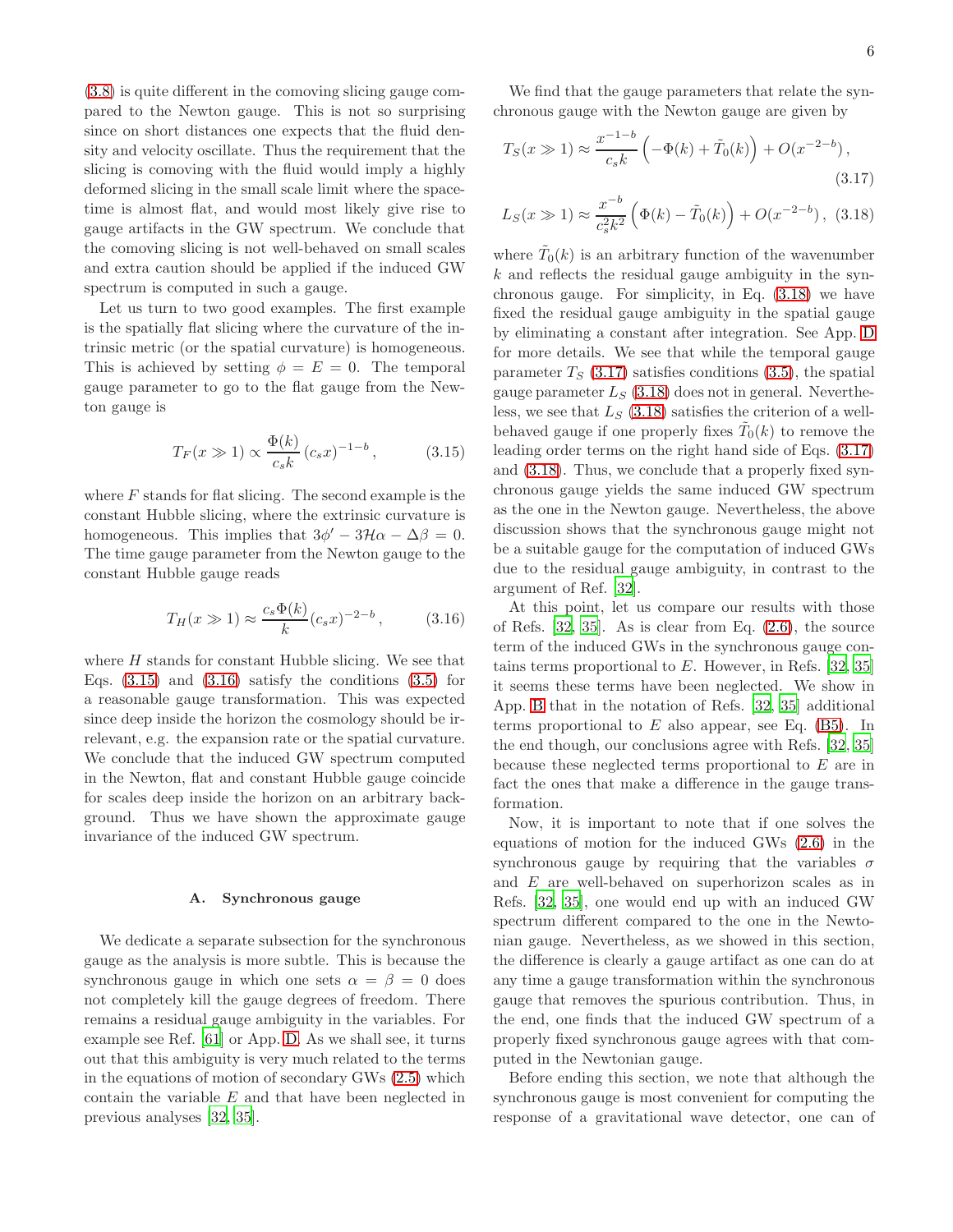course choose a different gauge without affecting the physical result, provided that one carefully performs the calculation. In fact, when computing the detector response, one has to introduce a frame in which the detector is at rest. This can be done in any gauge, but the synchronous gauge is convenient since the coordinates can be chosen such that the time coordinate coincides with the proper time of the rest frame and the spatial coordinates are comoving with the detector. This also means that the synchronous gauge is not always convenient unless the remaining gauge degrees of freedom are adequately fixed. If not, one may encounter a spurious component in the metric that could lead to a wrong result. For example, if we work in a coordinate system spanned by a family of geodesics that does not match the rest frame of the detector, one could obtain a singular result if those geodesics happen to have focusing singularities in the vicinity of the worldline of the detector.

#### <span id="page-6-0"></span>IV. THE DUST DOMINATED UNIVERSE

In this section, we argue that GWs induced during a dust dominated universe, i.e.  $w = c_s^2 = 0$ , can be gauged away as long as the source term persists. There is in fact a reasonable suspicion. During dust domination the Newton potential is constant in time on all scales and, therefore, so is the source term in Eq.  $(2.10)$ . A constant source to the tensor modes leads to a constant particular solution to  $h_{ij}$  which does not behave like a GW by any means. To show that it is indeed a gauge artifact let us demonstrate that there is a particular gauge transformation by which the solution essentially vanishes.

We start from the gauge invariant form of the equa-tions of motion [\(2.10\)](#page-2-2). The solutions to  $\Phi_N$  and  $V_N$  in a dust universe are given in App. [C.](#page-9-0) Here we use the first order equations of motion to replace the gauge invariant variable  $V_N$  in favour of  $\Phi_N$ . In this way, we obtain

$$
(\hat{D}_{\tau} - \Delta)h_{ij}^N = \widehat{TT}_{ij}^{ab} \left\{ \frac{20}{3} \partial_a \Phi_N \partial_b \Phi_N \right\}.
$$
 (4.1)

Since  $\Phi_N$  is constant in time there is a particular solution in which  $h_{ij}$  is constant in time. In fact in Fourier space, the solution after requiring that  $h_k^N|_{\tau=0} = h_k^{N'}|_{\tau=0} = 0$ reads [\[21,](#page-12-19) [62\]](#page-13-16)

$$
h_{\mathbf{k}}^{N}(x) = k^{-2} S_{k}^{N} (1 - 3j_{1}(x)/x) , \qquad (4.2)
$$

where  $j_1(x)$  is the spherical Bessel of the first kind of order one and

$$
S_k^N = \frac{20}{3} \int \frac{d^3q}{(2\pi)^3} e^{ij}(\mathbf{k}) q_i q_j \Phi_{\mathbf{q}} \Phi_{\mathbf{k} - \mathbf{q}}.
$$
 (4.3)

As is clear from Eq. [\(4.2\)](#page-6-1), the tensor modes are initially zero at  $x \ll 1$  and develop a constant value  $h_{\mathbf{k}} \sim k^{-2} S_k$ on subhorizon scales, that is at  $x \gg 1$ . Before we show that this constant solution is likely to be a gauge artifact it is important to note that the induced tensor modes [\(4.2\)](#page-6-1) do not behave as what is usually considered to be GWs in an expanding universe. First, its amplitude does not decay proportional to  $1/a$  and, therefore, the energy density of such GWs does not decay as  $1/a<sup>4</sup>$ , as is expected from a fluid made of massless fields such as photons. Second, in the flat spacetime limit, the observable effect would be a time-dependent strain [\[63,](#page-13-17) [64\]](#page-13-18). This is clear from noting that the geodesic deviation equation is proportional to  $h_{ij}''$ . Therefore, a GW detector in a dust universe would not detect the strain of [\(4.2\)](#page-6-1) as a GW. So instead of GWs, one should refer to the induced tensor mode [\(4.2\)](#page-6-1) as a static anisotropic stress. This was noted in Refs. [\[35](#page-12-23), [65](#page-13-19)].

We proceed to argue that the induced tensor modes [\(4.2\)](#page-6-1) are gauge artifacts. To do that, we look for a suitable gauge transformation which brings the amplitude of  $(4.2)$  to zero. Since a static  $h_{ij}$  implies a non-vashing intrinsic Riemann tensor of the spatial hypersurfaces, it can't be gauged away by spatial gauge transformation. Therefore we set  $L_G = 0$  and focus only on a temporal gauge transformation with  $T_G$  constant in time. In this case, we have that

<span id="page-6-5"></span>
$$
h_{\mathbf{k},\lambda}^G = h_{\mathbf{k},\lambda}^N - \int \frac{d^3q}{(2\pi)^3} e^{ij}(\mathbf{k}) q_i q_j T_{G,\mathbf{q}} T_{G,\mathbf{k}-\mathbf{q}} ,\qquad (4.4)
$$

where  $h_k^N$  is given by the constant term of Eq. [\(4.2\)](#page-6-1). We shall present an example of  $T_G$  which cancels the contribution from  $h_k^N$ , which is only a function of k, up to an arbitrary small contribution. We choose the Fourier transform of  $T_G$  to be of the form

$$
T_{G,q} = \frac{(2\pi)^{3/4} F(q)}{\varepsilon^{3/2}} \left( e^{-\frac{(q-q_+)^2}{2\varepsilon^2}} + e^{-\frac{(q-q_-)^2}{2\varepsilon^2}} \right)^{1/2},\tag{4.5}
$$

where  $\varepsilon$  is an arbitrarily small parameter satisfying  $\varepsilon \ll k$ so that the Gaussians are very sharp,  $F(q)$  is an arbitrary function of q and  $q_+$  and  $q_-$  are such that

<span id="page-6-3"></span>
$$
|q_{+}| = |q_{-}| = k \quad , \quad q_{+} + q_{-} = k \,. \tag{4.6}
$$

<span id="page-6-1"></span>We can write explicitly a pair of vectors  $q_{\pm,i}$  that satisfy the requirements [\(4.6\)](#page-6-2) by introducing a unit vector  $\hat{s_i}$ orthogonal to  $k_i$ , i.e.  $\hat{s}^i k_i = 0$ . In this way, we arrive at

<span id="page-6-6"></span><span id="page-6-4"></span><span id="page-6-2"></span>
$$
\frac{q_{\pm,i}}{k} = \frac{1}{2}\hat{k}_i \pm \frac{\sqrt{3}}{2}\hat{s}_i ,
$$
 (4.7)

where  $\hat{k}_i$  is the unit vector of  $k_i$ . By plugging in Eqs. [\(4.5\)](#page-6-3) and [\(4.7\)](#page-6-4) into the last term of Eq. [\(4.4\)](#page-6-5) we find that

$$
h_{\mathbf{k},\lambda}^{G} = h_{\mathbf{k},\lambda}^{N} - \frac{3}{2} e_{\lambda}^{ij}(\mathbf{k}) \hat{s}_{i} \hat{s}_{j} k^{2} F^{2}(k) + O\left(\varepsilon^{2}/k^{2}\right) , \quad (4.8)
$$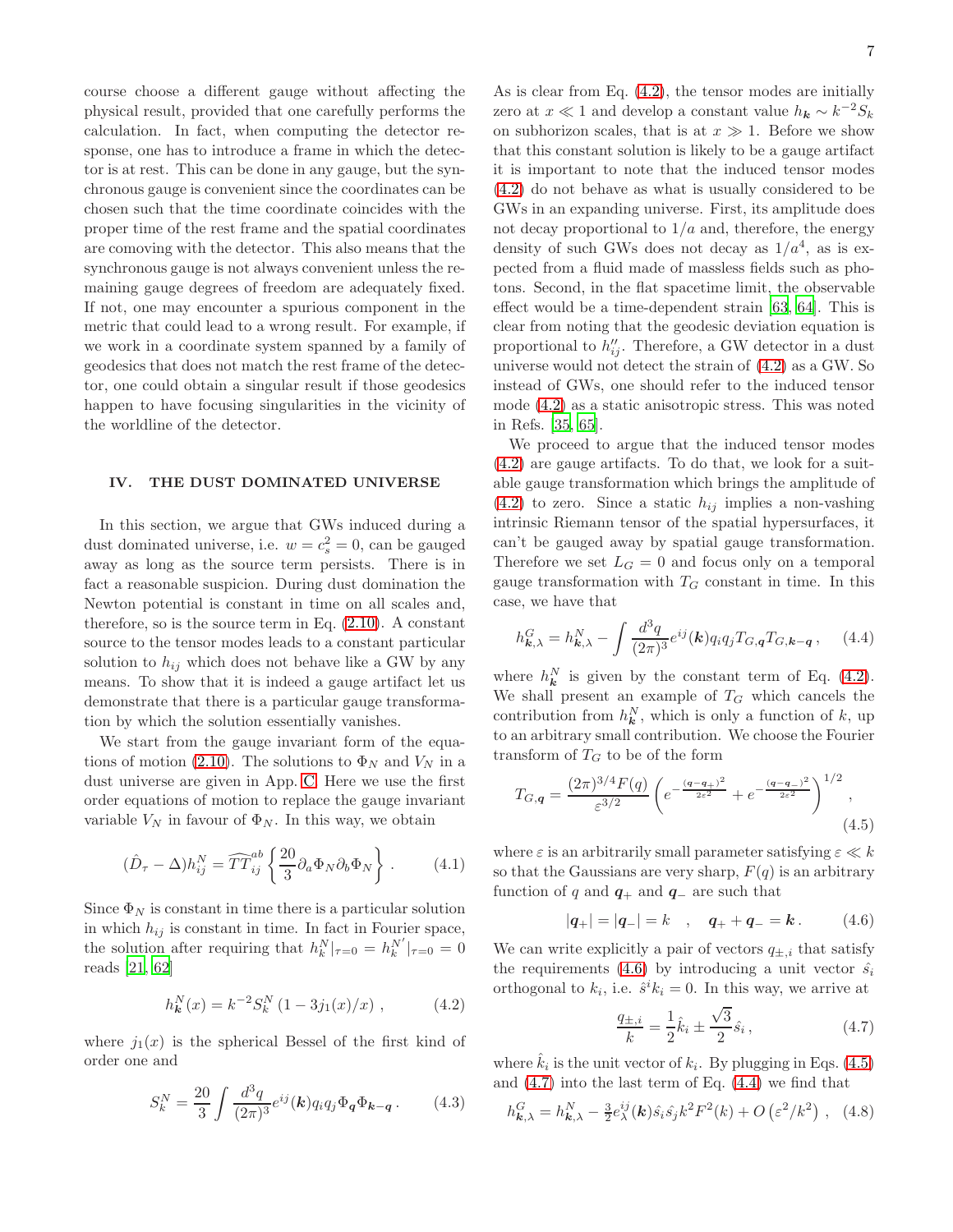To derive Eq. [\(4.8\)](#page-6-6) we used that  $k - q - q_{\pm} = q_{\mp}$ q and evaluated the integrand at  $q = q_{\pm}$ . This is a good approximation as long as  $F(q)$  is a smoothly varying function of q. Since  $\varepsilon$  can be arbitrarily small and we are interested only on subhorizon scales, the approximation is accurate enough. We may express the polarization tensor in terms of a third orthogonal vector  $\hat{t}_i$  such that  $\hat{k}_i \hat{t}^i = \hat{s}_i \hat{t}^i = 0$  as  $\sqrt{2}e^{ij}_+ = \hat{s}_i \hat{s}_j - \hat{t}_i \hat{t}_j$  and  $\sqrt{2}e^{ij}_\times =$  $\hat{s_i}\hat{t_j} + \hat{t_i}\hat{s_j}$ , for example. In this case, only the  $\lambda = +$ contribution to the gauge transformation [\(4.8\)](#page-6-6) is nonvanishing. Then setting

$$
F^2(k) = \frac{2\sqrt{2}}{3k^2} h_{k,+}^N ,\qquad (4.9)
$$

we can make the  $\lambda = +$  polarization of the induced tensor modes [\(4.2\)](#page-6-1) arbitrarily small. We can do the same for the  $\lambda = \times$  polarization by simply rotating  $\hat{s}$  and  $\hat{t}$  by 45 degrees. It should be noted that the resulting form of  $T_G$  is well-behaved on short scales as its amplitude very crudely decays as  $T_G(k) \sim \Phi_N(k)/k$ . This implies that indeed the induced GWs generated in a dust dominated universe may be removed by a small change of gauge.

### <span id="page-7-0"></span>V. CONCLUSIONS

Induced GWs are a very important probe of the early universe and inflation. They are even more relevant in light of future GW detectors such as LISA [\[1](#page-12-0)], Taiji [\[2\]](#page-12-1), Tianqin [\[3\]](#page-12-2), DECIGO [\[4](#page-12-3), [5](#page-12-4)], AION/MAGIS [\[6\]](#page-12-5), ET [\[7](#page-12-6)] and PTA [\[8,](#page-12-7) [9\]](#page-12-8). However, some doubts were expressed in the literature about the gauge invariance of the induced GW spectrum [\[21\]](#page-12-19). If that were the case, it would pose serious problems for the theoretical predictions of induced GWs. Proposed solutions so far rely on either finding gauge invariant variables [\[32](#page-12-21), [36,](#page-12-22) [49](#page-13-4), [50,](#page-13-6) [53,](#page-13-7) [55](#page-13-8), [56\]](#page-13-9) or arguing which would be the most suitable gauge [\[32,](#page-12-21) [35\]](#page-12-23). While these studies go certainly in the right direction, they are not a satisfactory solution of the gauge dependence pointed out in Ref. [\[21](#page-12-19)]. The main reasons are two-fold: (i) a particular choice of gauge invariant variables is very much like choosing a particular gauge fixing procedure and  $(ii)$  one should be able to express the observable quantity in different gauges, albeit physically meaningful ones, and find the same GW spectrum in an arbitrary cosmological background.

In this paper, we made a new attemp to clarify the issue of the seeming gauge dependence of the induced GW spectrum. We showed that:

 $(i)$  The GW spectrum is only meaningful for subhorizon modes when the source term is no longer active. This is in analogy with the GWs from the mergers of binary black holes, where the GWs are well-defined far enough from the source.

- (ii) The Newton (or shear-free) gauge is suitable for both the calculations and physical interpretations of the induced GWs. This is because the equations of motion for the tensor modes  $h_{ij}$  at second order in a general gauge [\(2.5\)](#page-2-4), naturally gives the simplest form of the source term in the Newton gauge [\(2.10\)](#page-2-2), and because the Newton gauge is well-behaved on the smallest scales where the Newton gravity limit is recovered.
- (*iii*) The GW spectrum is gauge invariant under a set of reasonable gauge transformations and independent of the cosmological background. We define the set of reasonable gauges as those gauges which are wellbehaved deep inside the horizon. More concretely, we require that after a gauge transformation the resulting trace part of the metric perturbation is of the order of or smaller than the gravitational potential in the Newton gauge [\(3.2\)](#page-3-1). This sets certain conditions on the gauge parameters given by Eq. [\(3.5\)](#page-4-4).

We discussed the point *(iii)* for three different cases in a universe dominated by a perfect fluid with a constant equation of state w and sound speed  $c_s^2 = w$ . We found that well-behaved gauges on small scales are, for example, the flat slicing, constant Hubble slicing and synchronous gauges. However, special attention has to be paid to the residual gauge ambiguity in the case of synchronous gauge as it may lead to spurious GWs. We also showed that the comoving slicing gauge violates the condition  $(iii)$  and therefore the induced GW spectrum in the comoving slicing gauge differs from the one in the Newton gauge. We argued that the comoving slicing gauge is a poor choice of gauge to describe subhorizon physics as it would be equivalent to describing a GW detector in an oscillating coordinate frame, which could naturally lead to gauge artifacts.

It is important to note that the requirement  $(i)$  excludes the case of induced GWs in a universe dominated by dust, i.e. a perfect fluid with  $w = c_s^2 = 0$ . In this case, the Newton potential is constant on all scales and, therefore, the source term for the induced GWs is continuously active throughout the dust dominated stage. This does not imply that our criteria  $(i)$  -  $(iii)$  are wrong. First, as we argued in Sec. [IV](#page-6-0) the tensor modes induced in a dust universe can be hardly regarded as GWs. They do not behave as a radiation fluid in an expanding background and their time-independence renders them unnoticeable by GW detectors. Second and more importantly, we showed in Sec. [IV](#page-6-0) that the induced GWs during a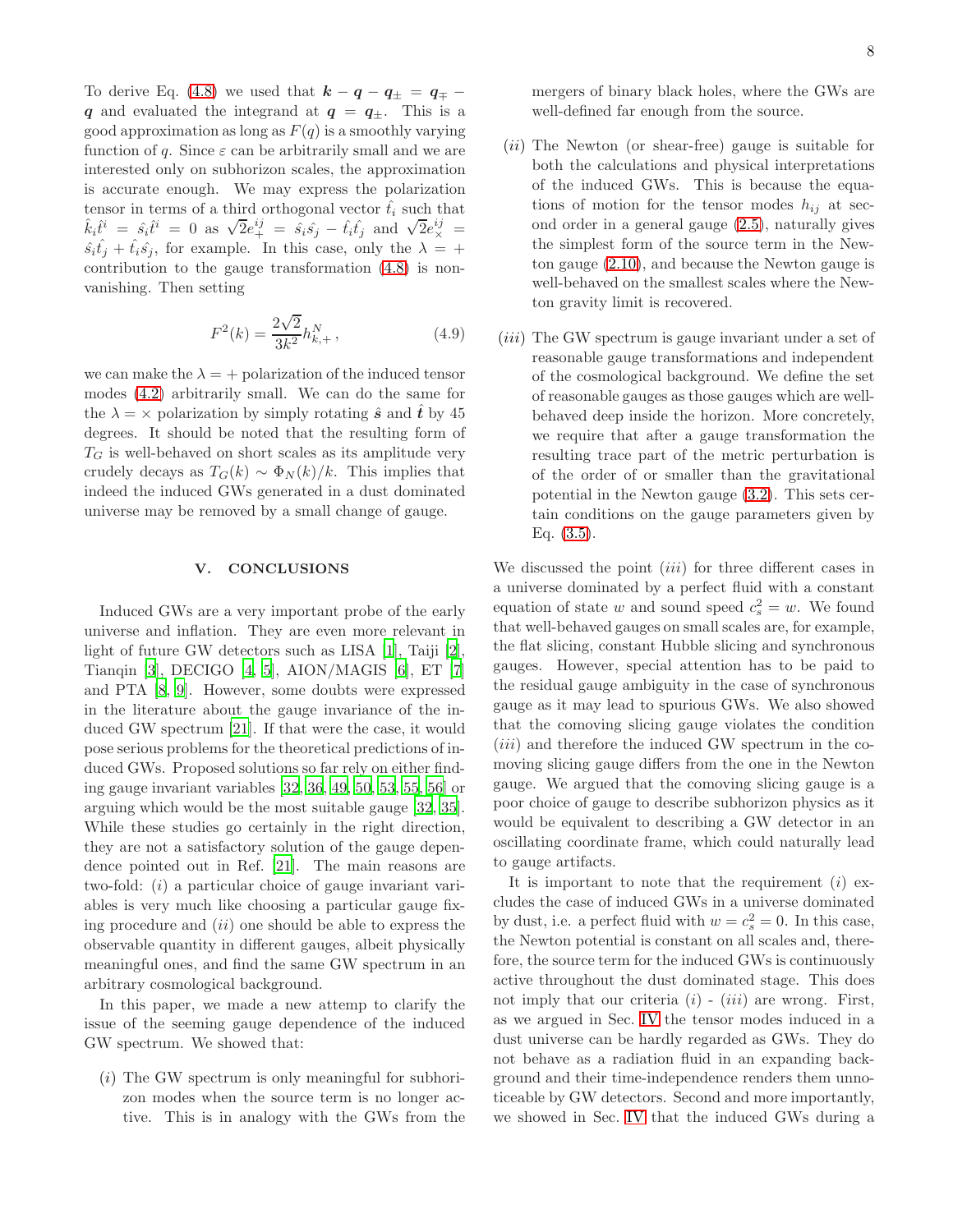dust dominated universe can be gauged away by a small change of gauge. This means that one must follow the induced GWs until the universe transitions to another stage and is dominated by a fluid with  $c_s^2 \neq 0$ . In the subsequent stage the induced GW spectrum is well-defined and invariant under the set of gauge transformations of point  $(iii)$ . Our conclusion is in line with Refs. [\[28](#page-12-26), [29\]](#page-12-27), where they show that the dominant contribution to the induced GWs in a dust dominated universe is always generated right after reheating. Thus, after the universe is reheated our points  $(i)$  -  $(iii)$  apply and the induced GWs are approximately gauge invariant.

Although we have focused on the induced GWs in a universe with a constant equation of state, we expect that the same conclusions would hold in more general situations. Furthermore, a definitive solution to the gauge issue would be to find a definition of the effective energy density of GWs which is invariant under general gauge transformations at second order. Despite being a very interesting direction, it is our of the scope of this paper. We leave these issues for future work.

#### ACKNOWLEDGMENTS

G.D. would like to thank J-O. Gong, K. Inomata, M. Kamionkowski, S. Matarrese and S. Pi for insightful discussions. We would like to thank J. Gurian, D. Jeong, J-c. Hwang and H. Noh for useful comments. G.D. as a Fellini fellow was supported by the European Union's Horizon 2020 research and innovation programme under the Marie Skłodowska-Curie grant agreement No  $754496$ . M.S. was supported in part by the JSPS KAKENHI Nos. 19H01895, 20H04727 and 20H05853. Calculations of cosmological perturbation theory at second order were checked using the xPand (xAct) Mathematica package [\[66\]](#page-13-20).

## <span id="page-8-2"></span>Appendix A: Gauge transformation

In this appendix we review the gauge transformation of the perturbation variables due to an infinitesimal change of the coordinates, which is given by

$$
\bar{x}^{\mu} = x^{\mu} + \xi^{\mu} \quad , \quad \xi^{\mu} = (T, \partial^{i} L). \tag{A1}
$$

In line with the main text we only focus on the scalar-type components. To be consistent with the Hamiltonian formalism in which this work is based we compute the gauge transformation using the exponential mapping of the Lie derivative [\[61](#page-13-15), [67,](#page-13-21) [68\]](#page-13-22). This means that a perturbation variable Q changes under a coordinate transformation

according to

<span id="page-8-3"></span>
$$
\bar{Q} = e^{\mathcal{L}_{\xi}} Q, \qquad (A2)
$$

where  $\mathcal{L}_{\xi}$  is the Lie derivative along  $\xi^{\mu}$ . With this recipe we find that at first order the perturbation variables under consideration in the barred coordinate frame read

$$
\bar{\alpha} = \alpha + T' + \mathcal{H}T, \qquad (A3)
$$

$$
\bar{\beta} = \beta - T + L',\tag{A4}
$$

$$
\bar{\phi} = \phi + \mathcal{H}T + \frac{1}{3}\Delta L\,,\tag{A5}
$$

$$
\bar{E} = E + L \,,\tag{A6}
$$

$$
\bar{\delta\rho} = \delta\rho + \rho'T \,, \tag{A7}
$$

<span id="page-8-4"></span>
$$
\bar{v} = v - L' \,. \tag{A8}
$$

Focusing only on the transverse-traceless component of the metric, we find that the tensor mode trasforms at second order as [\[37](#page-12-24)]

$$
\bar{h}_{ij} = h_{ij} - \widehat{TT}_{ij}^{ab} \left\{ -2\partial_a \sigma \partial_b T + 2\partial_a \partial_k L \partial_k \partial_b E \n+ \partial_a T \partial_b T + \partial_a \partial_k L \partial_b \partial_k L \right\}, \quad (A9)
$$

where  $\widehat{T} \widehat{T}_{ij}^{\ ab}$  is the transverse-traceless projector which can be found, e.g., in Ref. [\[37\]](#page-12-24).

## <span id="page-8-1"></span>Appendix B: Relation to commonly used variables

In this appendix, we present the relations between the variables in the commonly used perturbative expansion of the metric such as in Refs. [\[32,](#page-12-21) [61](#page-13-15)] and the variables used in this work. Usually, the metric is expanded as

$$
ds^{2} = a^{2}(\tau) \Big( -N^{2} d\tau^{2} + 2N_{i} dx^{i} dt + \Big( \delta_{ij} + 2\tilde{\phi}\delta_{ij} + 2\partial_{i}\partial_{j} \tilde{E} + \tilde{h}_{ij} \Big) dx^{i} dx^{j} \Big).
$$
\n(B1)

Comparing with Eq. [\(2.2\)](#page-1-1) we see that the only difference with our work is the spatial components of the metric. Expanding and matching we find that at first order

<span id="page-8-0"></span>
$$
\widetilde{\phi} = \phi - \frac{1}{3}\Delta E \quad , \quad \widetilde{E} = E \,, \tag{B2}
$$

and at second order

$$
\widetilde{h}_{ij} = h_{ij} + \widehat{TT}_{ij}^{ab} \left\{ 2\partial_a \partial^k E \partial_k \partial_b E + 4 \widetilde{\phi} \partial_a \partial_b E \right\} .
$$
 (B3)

Note that we only focused on the first order matching of  $\phi$  and E since only the first order is necessary for the discussions in the main text. These are the main relations that are relevant to relate the main equations in this paper with those in the usual perturbative expansion.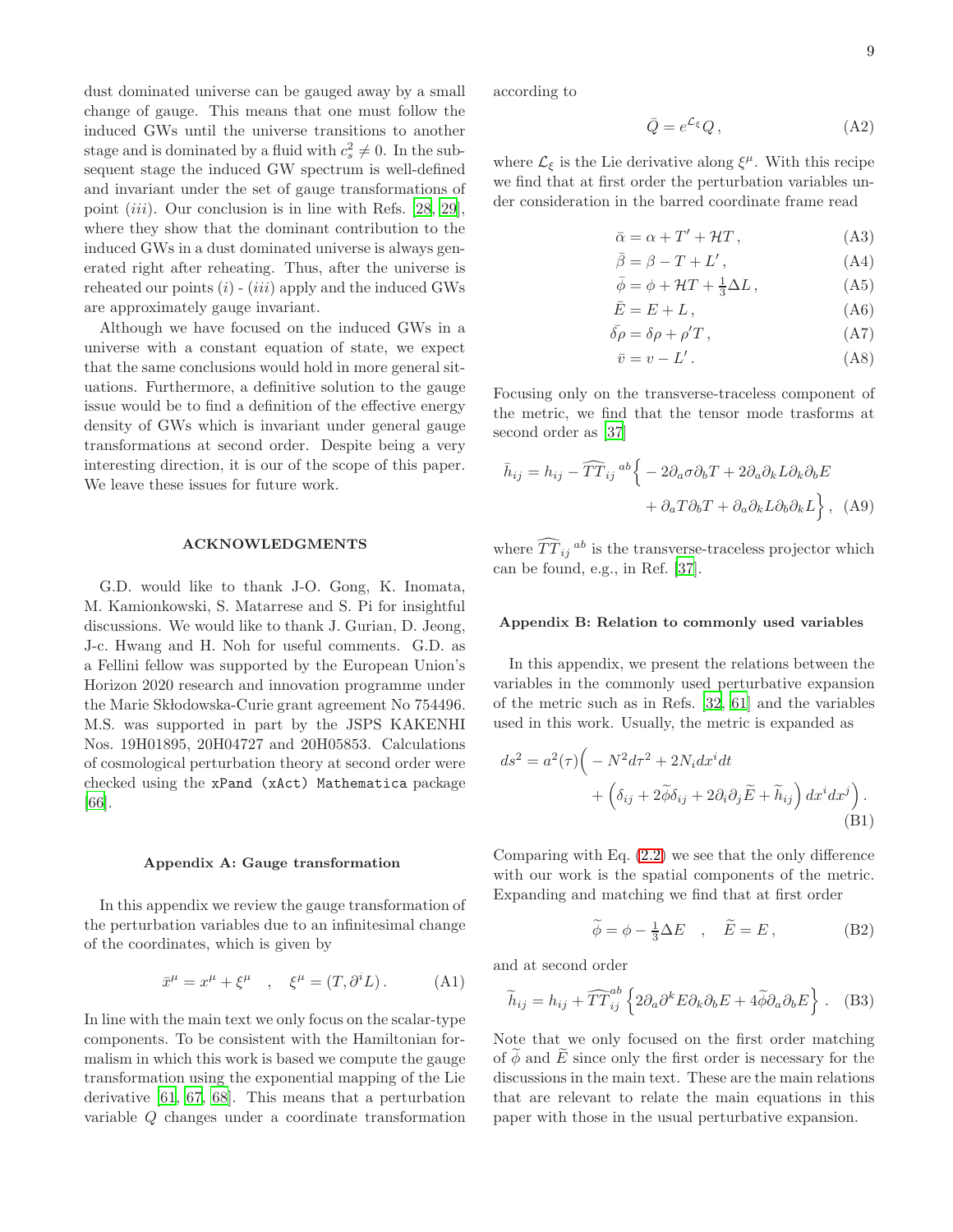In terms of the expansion [\(B1\)](#page-8-0), the equations of motion for the secondary GWs read

$$
(\hat{D}_{\tau} - \Delta)\tilde{h}_{ij} = \widehat{TT}_{ij}^{ab}\tilde{S}_{ab} ,\qquad (B4)
$$

where

$$
\widetilde{S}_{ab} = 4\partial_a \Phi \partial_b \Phi + 2a^2 (\rho + p) \partial_a V \partial_b V \n+ (\hat{D}_{\tau} - \Delta) \left[ \partial_a \partial^k \widetilde{E} \partial_k \partial_b \widetilde{E} + 4 \widetilde{\phi} \partial_a \partial_b \widetilde{E} - \partial_a \sigma \partial_b \sigma \right],
$$
\n(B5)

and we defined

$$
\Phi \equiv \tilde{\phi} + \sigma \quad , \quad V \equiv v + \tilde{E}' \,, \tag{B6}
$$

$$
\sigma \equiv \beta - \tilde{E}'.
$$
 (B7)

The terms in Eq. [\(B5\)](#page-9-1) that contain the variable  $\widetilde{E}$  have been neglected in Refs. [\[32](#page-12-21), [35](#page-12-23)]. However, in the Newtonian gauge where  $\sigma = \tilde{E} = 0$  both expressions [\(2.6\)](#page-2-0) and [\(B5\)](#page-9-1) agree. We also spell out the gauge transformation of the tensor modes at second order for completeness, which is given by

$$
\widetilde{\bar{h}}_{ij} = \widetilde{h}_{ij} + \widehat{TT}_{ij}^{ab} \left\{ 2\partial_a \sigma \partial_b T + 2\partial_a \partial_k L \partial_k \partial_b \widetilde{E} \right.\n- \partial_a T \partial_b T + \partial_a \partial_k L \partial_b \partial_k L + 4 \widetilde{\phi} \partial_a \partial_b L \n+ 4\mathcal{H} T \partial_a \partial_b \widetilde{E} + 4\mathcal{H} T \partial_a \partial_b L \right\}.
$$
\n(B8)

# <span id="page-9-0"></span>Appendix C: Equations of motion and solutions in Newton gauge

In this appendix we recapitulate the equations of motion for the first order perturbation in the Newton gauge on a flat FLRW background. The equation of motion of first order variables in a general gauge can be found e.g. in Ref. [\[34](#page-12-25)]. We also provide the basic formulas for the induced GWs.

The Friedmann equations and the energy conservation equation for the background are given by

$$
3\mathcal{H}^2 = a^2 \rho \,,\tag{C1}
$$

$$
\mathcal{H}^2 + 2\mathcal{H}' = -a^2 p,\tag{C2}
$$

$$
\rho' + 3\mathcal{H}(\rho + p) = 0.
$$
 (C3)

The solution to the scale factor for a general equation of state  $w$  is given by

$$
a(\tau) = a_0 \left(\frac{\tau}{\tau_0}\right)^{-1-b} \quad , \quad b \equiv \frac{1-3w}{1+3w}, \quad (C4)
$$

and  $\tau_0$  is an arbitrary reference time. Note that we assume  $w > -1/3$ , that is, a decelerating universe. This implies  $-1 < b < \infty$  for  $\infty > w > -1/3$ .

At linear order, we have  $u_{0,N} = -a(1 + \Phi_N)$ ,  $u_{i,N} =$  $a\partial_i V_N$  in the Newton gauge, and the Einstein equations read

$$
6\mathcal{H}\Phi'_N + 6\mathcal{H}^2\Phi_N - 2\Delta\Phi_N = a^2\delta\rho_N\,,\tag{C5}
$$

<span id="page-9-3"></span>
$$
\Phi'_N + \mathcal{H}\Phi_N = \frac{1}{2}a^2(\rho + p)V_N , \quad (C6)
$$

$$
\Phi''_N + 3\mathcal{H}\Phi'_N + \left(\mathcal{H}^2 + 2\mathcal{H}'\right)\Phi_N = -\frac{1}{2}a^2\delta p_N.
$$
 (C7)

where we have used  $\alpha_N = -\Phi_N$ .

<span id="page-9-1"></span>For an adiabatic perfect fluid with a constant equation of state parameter  $w$ , the curvature perturbation in the Newton gauge with the initial condition,  $\Phi \rightarrow const.$  for  $\tau \to 0$ , is given by

$$
\Phi(x) = \Phi_{\rm p}(k) 2^{b+3/2} \Gamma[b+5/2] (c_s x)^{-b-3/2} J_{b+3/2}(c_s x),
$$
\n(C8)

where  $\Phi_{\rm p}(k)$  is the primordial value on superhorizon scales,  $J_b(x)$  is the Bessel function of the first kind of order b, and we have defined  $x \equiv k\tau$ .

At second order in perturbation theory one finds a very compact solution for the spectrum of induced GWs Eq.  $(2.10)$ , which is given by

$$
\overline{\mathcal{P}_h^N(k,\tau)} = 8 \int_0^\infty dv \int_{|1-v|}^{1+v} du \left[ \frac{4v^2 - (1+v^2 - u^2)^2}{4uv} \right]^2
$$

$$
\times \mathcal{P}_{\Phi_N}(kv) \mathcal{P}_{\Phi_N}(ku) \overline{I^2}(x,u,v) , \qquad (C9)
$$

<span id="page-9-4"></span><span id="page-9-2"></span>
$$
I(x, u, v) = \int_0^x d\tilde{x} G(x, \tilde{x}) f(c_s \tilde{x}, u, v), \qquad (C10)
$$

where  $\mathcal{P}_{\Phi_N}$  is the primordial dimensionless power spectrum of  $\Phi_N$  and the overline in Eq. [\(C9\)](#page-9-2) denotes oscillation average. For the case at hand, using Eq. [\(C8\)](#page-9-3), the source  $f$  in the kernel  $(C10)$  is expressed as

$$
f(c_s \tilde{x}, u, v) = \frac{2^{2b+3}(uvc_s^2 \tilde{x}^2)^{-b-1/2} \Gamma^2 [b+5/2]}{(2+b)(3+2b)}
$$

$$
\times \left( J_{b+1/2}(uc_s \tilde{x}) J_{b+1/2}(vc_s \tilde{x}) + \frac{2+b}{1+b} J_{b+5/2}(uc_s \tilde{x}) J_{b+5/2}(vc_s \tilde{x}) \right), \quad \text{(C11)}
$$

and the retarded Green function, after using the first order solutions to the tensor modes [\[38\]](#page-12-18), reads

$$
G(x,\tilde{x}) = \frac{\pi}{2} \frac{\tilde{x}^{3/2+b}}{x^{1/2+b}} \theta(x - \tilde{x})
$$
  
 
$$
\times \left( J_{b+1/2}(\tilde{x}) Y_{b+1/2}(x) - Y_{b+1/2}(\tilde{x}) J_{b+1/2}(x) \right).
$$
(C12)

Most important for the discussion in the main text is the time dependence of the kernel on subhorizon scales  $(x \gg 1)$ , which is approximately given by

$$
I(x \gg 1, u, v) \propto x^{-1-b} \,. \tag{C13}
$$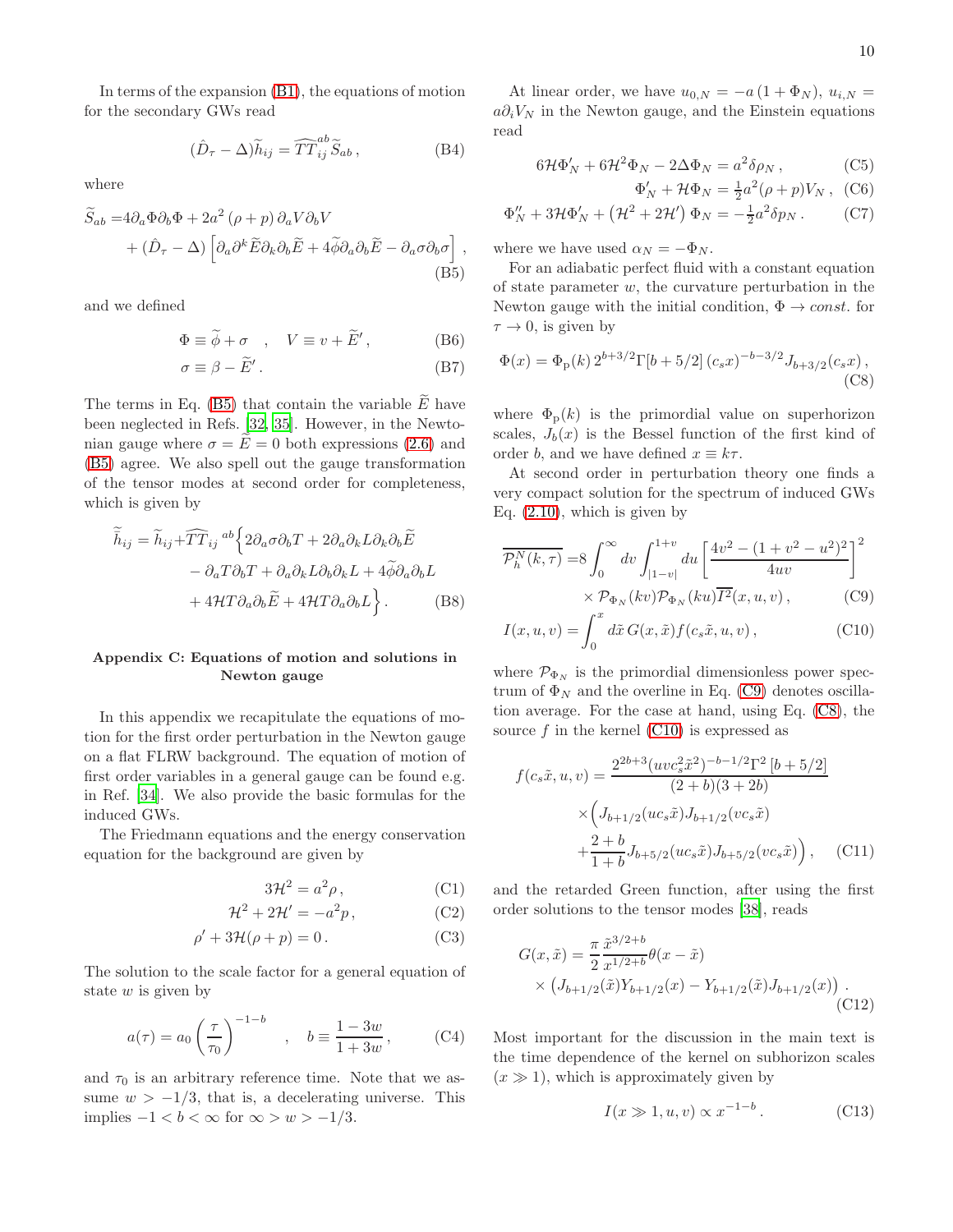This implies that the induced GW spectrum decays as

$$
\overline{\mathcal{P}_h^N(k,\tau)} \propto x^{-2-2b} \,. \tag{C14}
$$

The general expression after integration of the kernel can be found in Ref. [\[38\]](#page-12-18).

### <span id="page-10-0"></span>Appendix D: From Newton to other gauges

In this appendix, we present the formulas to go from the Newton gauge to some of the commonly used gauges. This is used in the main text to compare the amount of induced GWs in different gauges. We consider first a change in the time coordinate and later on the synchronous gauge which requires a change in the time and spatial coordinates. We are mainly interested in the gauge transformations at late times (or for subhorizon scales), i.e.  $k \gg H$  or  $x \gg 1$ . At early times (or for superhorizon scales), i.e.  $k \ll H$  or  $x \ll 1$ , it is checked that the results in all gauges coincide with each other.

#### 1. Temporal gauge parameters

Focusing on a temporal gauge transformation, we set  $L = 0$  in Eqs. [\(A3\)](#page-8-3) – [\(A8\)](#page-8-4). Then for the gauges of our interest, the temporal gauge parameters in terms of the newtonian potential  $\Phi_N$  are respectively found as follows.

*a. Comoving slicing:* A useful gauge for superhorizon scales is the so-called comoving slicing, where  $v + \beta = 0$ . The temporal gauge parameter from the Newton gauge to the comoving slicing gauge is given by

$$
T_C = V_N = \frac{2}{a^2(\rho + p)} \left( \Phi'_N + \mathcal{H}\Phi_N \right) , \quad \text{(D1)}
$$

where  $C$  stands for "comoving".

*b. Flat slicing:* In this gauge the spatial curvature is homogeneous,  $\phi - \Delta E/3 = 0$ . The temporal gauge parameter from the Newton gauge to the flat slicing gauge is given by

$$
T_F = -\Phi_N/\mathcal{H},\qquad (D2)
$$

where  $F$  stands for "flat".

*c. Uniform Hubble slicing:* In this gauge the trace of the extrinsic curvature is homogeneous. In our parametrization we have that

$$
K \equiv \nabla_{\mu} n^{\mu} = 3n^{\mu} \partial_{\mu} (\phi + \ln a) - \frac{1}{N} D_{i} D^{i} \beta , \qquad (D3)
$$

where  $\nabla_{\mu}$  is the covariant derivative of the spacetime metric,  $D_i$  is the covariant derivative with respect to the

spatial metric, and  $n^{\mu}$  is the unit hypersurface orthogonal 4-vector which defines our slicing of spacetime given by

$$
n^{\mu} = \frac{1}{N} \left( 1, -N^{i} \right) . \tag{D4}
$$

Thus we have

$$
\delta K^{(1)} = 3\phi' - 3\mathcal{H}\alpha - \Delta\beta. \tag{D5}
$$

The temporal gauge parameter from the Newton gauge to the uniform Hubble slicing gauge in Fourier space is given by

<span id="page-10-1"></span>
$$
T_H = \frac{3\Phi_N' + 3\mathcal{H}\Phi_N}{3\mathcal{H}^2 - 3\mathcal{H}' + k^2},\tag{D6}
$$

where  $H$  stands for "uniform Hubble".

Given the temporal gauge parameters as above, it is straightforward to spell out their asymptotic behaviors at late times (or in the small scale limit) where we have

$$
\Phi(x \gg 1) \approx \Phi(k) (c_s x)^{-2-b} \cos\left(\frac{b\pi}{2} - c_s x\right). \quad (D7)
$$

This gives

$$
T_C(x \gg 1) \approx \frac{\Phi(k)}{(b+2)(1+b)c_s k} (c_s x)^{-b} \sin\left(\frac{b\pi}{2} - c_s x\right),
$$
\n(D8)  
\n
$$
T_F(x \gg 1) \approx -\frac{\Phi(k)}{(1+b)c_s k} (c_s x)^{-1-b} \cos\left(\frac{b\pi}{2} - c_s x\right),
$$
\n(D9)  
\n
$$
T_H(x \gg 1) \approx \frac{3c_s \Phi(k)}{k} (c_s x)^{-2-b} \sin\left(\frac{b\pi}{2} - c_s x\right).
$$

k 2 (D10)

For completeness we show their respective superhorizon behavior, that is when  $x \ll 1$ . We obtain

$$
\Phi(x \ll 1) \approx \Phi_p(k), \qquad (D11)
$$

where  $\Phi_n(k)$  is the initial conditions set by the primordial spectrum. The relation between  $\Phi_p(k)$  and  $\Phi(k)$  in Eq. [\(D7\)](#page-10-1) is given by

$$
\Phi(k) = -\Phi_p(k) \frac{2^{b+2} \Gamma\left[b + \frac{5}{2}\right]}{\sqrt{\pi}}.
$$
 (D12)

Then, we find that the gauge parameters in the superhorizon limit read

$$
T_C(x \ll 1) \approx \frac{2}{3} T_H(x \ll 1) \approx
$$

$$
\frac{2\Phi_p(k)}{3\mathcal{H}} \frac{2\Gamma\left[b + \frac{5}{2}\right]}{(2b+3)\Gamma\left[b + \frac{3}{2}\right]}, \quad (D13)
$$

$$
T_F(x \ll 1) \approx -\Phi_p(k)/\mathcal{H}.
$$
 (D14)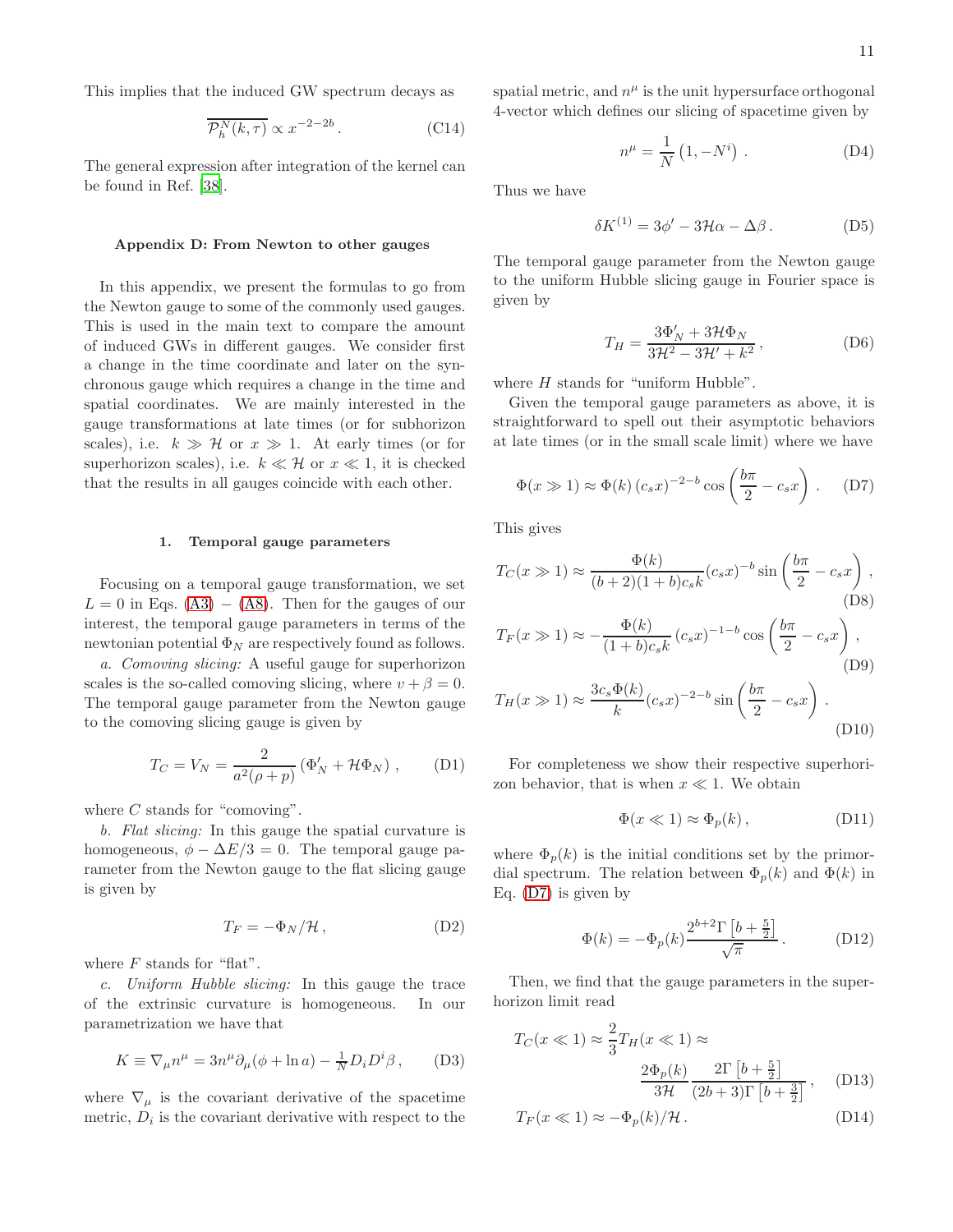## 2. Synchronous gauge

We treat the synchronous gauge separately as it is a subtle choice of gauge. The synchronous gauge corresponds to  $\alpha = 0$  and  $\beta = 0$ . It is defined by a geodesic congruence. However, as there is plenty of freedom in the choice of a geodesic congruence, the synchronous gauge is not fully specified by the gauge conditions  $\alpha = \beta = 0$ . Although this should not be a problem for the observable quantities, it is somewhat delicate in the mathematical formulation.

The subtlety is made clear once we compute the temporal and spatial gauge parameters from the Newton gauge to the synchronous gauge. We find that in Fourier space

$$
T_S = \frac{1}{a(\tau)} \int_0^{\tau} d\tau_1 a(\tau_1) \Phi_N(\tau_1) + \frac{T_0(k)}{a(\tau)}, \quad (D15)
$$

$$
L_S = \int_0^{\tau} d\tau_1 T_S(\tau_1) + L_0(k), \qquad (D16)
$$

For the temporal parameter we find

$$
T_S(x \gg 1) \approx \frac{(c_s x)^{-(1+b)}}{c_s k} \left( -\Phi(k) \frac{\sqrt{\pi} \Gamma[1+b/2]}{2\Gamma[(3+b)/2]} + \frac{c_s k T_0(k)}{a_0 (c_s x_0)^{-(1+b)}} \right) - \frac{(c_s x)^{-(2+b)}}{c_s k} \Phi(k) \sin\left(\frac{b\pi}{2} - c_s x\right) . \tag{D17}
$$

For the spatial parameter we have

$$
L_S(x \gg 1) \approx \frac{(c_s x)^{-b}}{c_s^2 k^2} \left( \Phi(k) \frac{\sqrt{\pi} \Gamma[b/2]}{4 \Gamma[(3+b)/2]} - \frac{c_s k T_0(k)}{b a_0 (c_s x_0)^{-(1+b)}} \right) - \frac{2^{-1-b} \sqrt{\pi}}{b \Gamma[b+3/2]} \Phi(k)
$$
  
+  $L_0(k) - \frac{(c_s x)^{-(2+b)}}{c_s^2 k^2} \Phi(k) \cos\left(\frac{b \pi}{2} - c_s x\right)$ , (D18)

where the subscript 0 in  $a_0$  refers to evaluation of a at some pivot time  $\tau_0$ , and we have defined

$$
x_0 \equiv k\tau_0. \tag{D19}
$$

It should be noted that the case  $b = 0$  corresponds to a radiation dominated universe with  $w = c_s^2 = 1/3$ . Although there are terms that diverge in the limit  $b \to 0$  in Eq. [\(D18\)](#page-11-0), it does not cause a problem. We only need to displace the lower limit of the integral in Eq. [\(D18\)](#page-11-0) to a non-zero  $\tau$ , which gives rise to  $\log x$  terms after integration.

Let us explicitly write for completeness the superhorizon behavior of the gauge parameters. We obtain

$$
T_S(x \ll 1) \approx \frac{T_0 x^{-(1+b)}}{a_0 x_0^{-(1+b)}} + \Phi_p(k) \frac{x}{(2+b)k},
$$
 (D20)

$$
L_S(x \ll 1) \approx L_0 - \frac{T_0 x^{-b}}{b k a_0 x_0^{-(1+b)}} + \Phi_p(k) \frac{x^2}{2k^2(2+b)}.
$$
\n(D21)

where  $T_0(k)$  and  $L_0(k)$  are arbitrary functions of the wavenumber  $k$  which are constant in time. This means that the relation between the Newton gauge and the synchronous gauge is defined up to arbitrary  $T_0(k)$  and  $L_0(k)$ . This gauge ambiguity proves crucial in the calculation of gravitational waves.

Here let us spell out the asymptotic behaviors of  $T_S$ and  $L<sub>S</sub>$  at late times.

<span id="page-11-0"></span>It should be noted that the requirement that  $T<sub>S</sub>$  and  $L<sub>S</sub>$  are well-behaved on superhozion or subhorizon scales gives different values for the residual gauge parameters  $T_0$  and  $L_0$ . The former sets  $L_0 = T_0 = 0$  while the latter from Eq. [\(3.5\)](#page-4-4) requires

$$
T_0 = a_0 (c_s x_0)^{-(1+b)} \Phi(k) \frac{\sqrt{\pi} \Gamma[1 + b/2]}{2c_s k \Gamma[(3+b)/2]} \tag{D22}
$$

$$
L_0 = \frac{2^{-1-b}\sqrt{\pi}}{b\Gamma[b+3/2]}\Phi(k).
$$
 (D23)

Let us emphasize that one may do any gauge transformation within the synchronous gauge at any time to achieve either well-behaved superhozion or subhorizon physics. For example, to solve the equations of motion [\(2.5\)](#page-2-4) in the synchronous gauge the requirement of wellbehaved  $\sigma$  and E on superhorizon scales is more appropriate, so that one may properly set the initial conditions.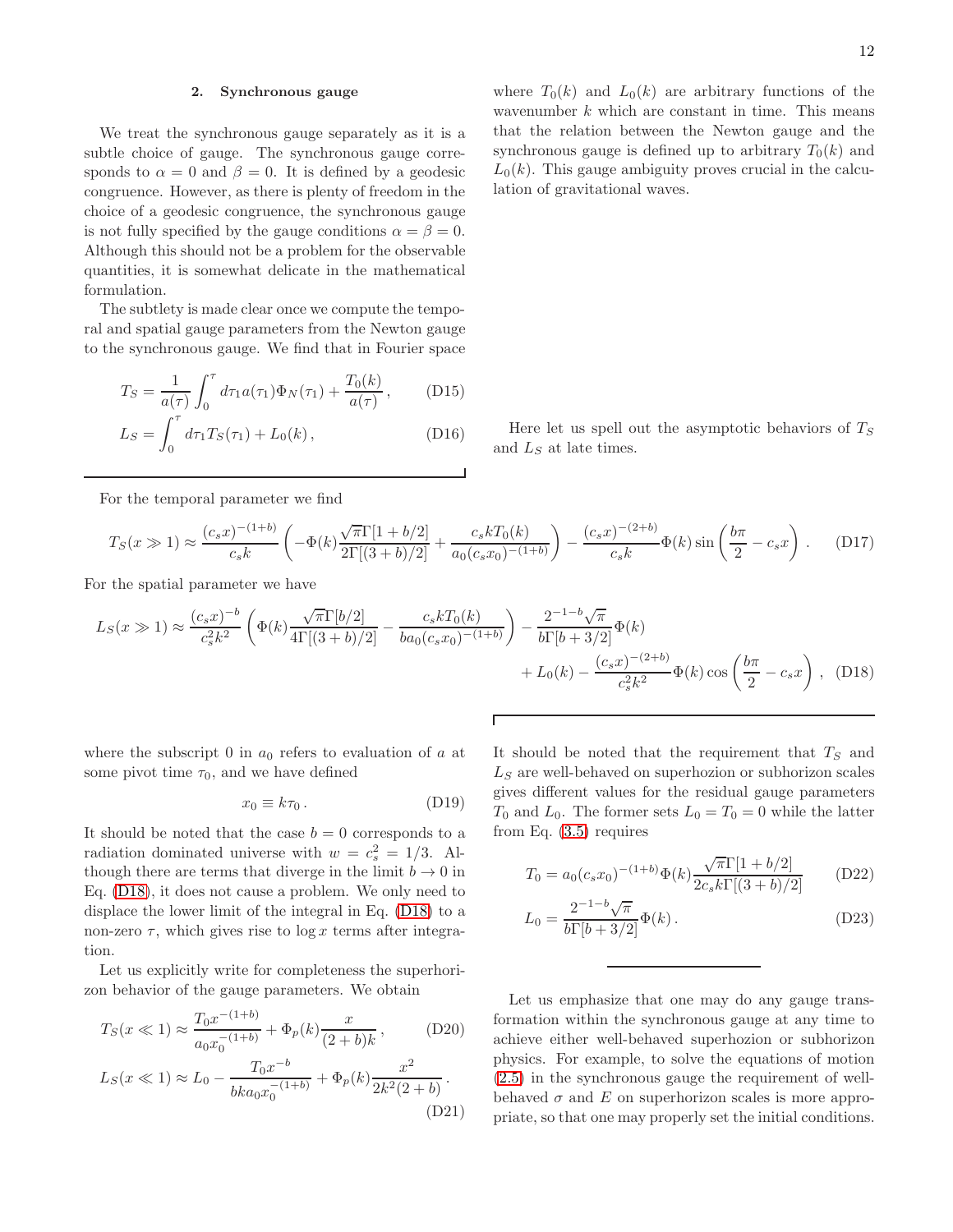- <span id="page-12-0"></span>[1] P. Amaro-Seoane *et al.* (LISA), (2017), [arXiv:1702.00786 \[astro-ph.IM\].](http://arxiv.org/abs/1702.00786)
- <span id="page-12-1"></span>[2] W.-H. Ruan, Z.-K. Guo, R.-G. Cai, and Y.-Z. Zhang, [Int. J. Mod. Phys. A](http://dx.doi.org/10.1142/S0217751X2050075X) **35**, 2050075 (2020), [arXiv:1807.09495 \[gr-qc\].](http://arxiv.org/abs/1807.09495)
- <span id="page-12-2"></span>[3] J. Luo *et al.* (TianQin), [Class. Quant. Grav.](http://dx.doi.org/ 10.1088/0264-9381/33/3/035010) 33, 035010 (2016), [arXiv:1512.02076 \[astro-ph.IM\].](http://arxiv.org/abs/1512.02076)
- <span id="page-12-3"></span>[4] N. Seto, S. Kawamura, and T. Naka-mura, [Phys. Rev. Lett.](http://dx.doi.org/10.1103/PhysRevLett.87.221103) **87**, 221103 (2001), [arXiv:astro-ph/0108011 \[astro-ph\].](http://arxiv.org/abs/astro-ph/0108011)
- <span id="page-12-4"></span>[5] K. Yagi and N. Seto, Phys. Rev. **D83**[, 044011 \(2011\),](http://dx.doi.org/10.1103/PhysRevD.95.109901, 10.1103/PhysRevD.83.044011) [Erratum: Phys. Rev.D95,no.10,109901(2017)], [arXiv:1101.3940 \[astro-ph.CO\].](http://arxiv.org/abs/1101.3940)
- <span id="page-12-5"></span>[6] L. Badurina *et al.*, (2019), [arXiv:1911.11755 \[astro-ph.CO\].](http://arxiv.org/abs/1911.11755)
- <span id="page-12-6"></span>[7] M. Maggiore *et al.*, JCAP **03**[, 050 \(2020\),](http://dx.doi.org/10.1088/1475-7516/2020/03/050) [arXiv:1912.02622 \[astro-ph.CO\].](http://arxiv.org/abs/1912.02622)
- <span id="page-12-7"></span>[8] L. Lentati *et al.*, [Mon. Not. Roy. Astron. Soc.](http://dx.doi.org/10.1093/mnras/stv1538) 453, 2576 (2015), [27] C. Yuan, Z.-C. Chen, and Q.-G. [arXiv:1504.03692 \[astro-ph.CO\].](http://arxiv.org/abs/1504.03692)
- <span id="page-12-8"></span>[9] L. Bian, J. Liu, and R. Zhou, (2020), [arXiv:2009.13893 \[astro-ph.CO\].](http://arxiv.org/abs/2009.13893)
- <span id="page-12-9"></span>[10] C. Caprini and D. G. Figueroa, [Class. Quant. Grav.](http://dx.doi.org/10.1088/1361-6382/aac608) 35, 163001 (2018), [arXiv:1801.04268 \[astro-ph.CO\].](http://arxiv.org/abs/1801.04268)
- <span id="page-12-10"></span>[11] K. Tomita, [Progress of Theoretical Physics](http://dx.doi.org/10.1143/PTP.37.831) 37, 831 (1967),
- [12] S. Matarrese, O. Pantano, and D. Saez, [Phys. Rev. D](http://dx.doi.org/10.1103/PhysRevD.47.1311) 47, 1311 (1993).
- [13] S. Matarrese, O. Pantano, and D. Saez, [Phys. Rev. Lett.](http://dx.doi.org/10.1103/PhysRevLett.72.320) **72**, 320 (1994), [arXiv:astro-ph/9310036.](http://arxiv.org/abs/astro-ph/9310036)
- [14] S. Matarrese, S. Mollerach, and M. Bruni, Phys. Rev. D **58**[, 043504 \(1998\),](http://dx.doi.org/10.1103/PhysRevD.58.043504) [arXiv:astro-ph/9707278.](http://arxiv.org/abs/astro-ph/9707278)
- [15] C. Carbone and S. Matarrese, Phys. Rev. D **71**[, 043508 \(2005\),](http://dx.doi.org/10.1103/PhysRevD.71.043508) [arXiv:astro-ph/0407611.](http://arxiv.org/abs/astro-ph/0407611)
- [16] K. N. Ananda, C. Clarkson, and D. Wands, Phys. Rev. D 75[, 123518 \(2007\),](http://dx.doi.org/10.1103/PhysRevD.75.123518) [arXiv:gr-qc/0612013.](http://arxiv.org/abs/gr-qc/0612013)
- [17] D. Baumann, P. J. Steinhardt, K. Takahashi, and K. Ichiki, Phys. Rev. D 76[, 084019 \(2007\),](http://dx.doi.org/10.1103/PhysRevD.76.084019) [arXiv:hep-th/0703290.](http://arxiv.org/abs/hep-th/0703290)
- <span id="page-12-11"></span>[18] R. Saito and J. Yokoyama, [Phys. Rev. Lett.](http://dx.doi.org/10.1103/PhysRevLett.102.161101) **102**, 161101 (2009), [Erratum: Phys.Rev.Lett. 107, 069901 (2011)], [arXiv:0812.4339 \[astro-ph\].](http://arxiv.org/abs/0812.4339)
- <span id="page-12-18"></span><span id="page-12-12"></span>[19] L. Alabidi, K. Kohri, M. Sasaki, and Y. Sendouda, JCAP 09[, 017 \(2012\),](http://dx.doi.org/ 10.1088/1475-7516/2012/09/017) [arXiv:1203.4663 \[astro-ph.CO\].](http://arxiv.org/abs/1203.4663)
- [20] L. Alabidi, K. Kohri, M. Sasaki, and Y. Sendouda, JCAP 1305[, 033 \(2013\),](http://dx.doi.org/10.1088/1475-7516/2013/05/033) [arXiv:1303.4519 \[astro-ph.CO\].](http://arxiv.org/abs/1303.4519)
- <span id="page-12-19"></span>[21] J.-C. Hwang, D. Jeong, and H. Noh, [Astrophys. J.](http://dx.doi.org/ 10.3847/1538-4357/aa74be) **842**, 46 (2017), [arXiv:1704.03500 \[astro-ph.CO\].](http://arxiv.org/abs/1704.03500)
- <span id="page-12-13"></span>[22] J. R. Espinosa, D. Racco, and A. Riotto, JCAP 09[, 012 \(2018\),](http://dx.doi.org/10.1088/1475-7516/2018/09/012) [arXiv:1804.07732 \[hep-ph\].](http://arxiv.org/abs/1804.07732)
- [23] K. Kohri and T. Terada, Phys. Rev. D 97[, 123532 \(2018\),](http://dx.doi.org/10.1103/PhysRevD.97.123532) [arXiv:1804.08577 \[gr-qc\].](http://arxiv.org/abs/1804.08577)
- <span id="page-12-14"></span>[24] R.-g. Cai, S. Pi, and M. Sasaki, [Phys. Rev. Lett.](http://dx.doi.org/10.1103/PhysRevLett.122.201101) 122, 201101 (2019), [arXiv:1810.11000 \[astro-ph.CO\].](http://arxiv.org/abs/1810.11000)
- <span id="page-12-15"></span>[25] N. Bartolo, V. De Luca, G. Franciolini, M. Peloso, D. Racco, and A. Riotto, Phys. Rev. D 99[, 103521 \(2019\),](http://dx.doi.org/ 10.1103/PhysRevD.99.103521) [arXiv:1810.12224 \[astro-ph.CO\].](http://arxiv.org/abs/1810.12224)
- <span id="page-12-17"></span>[26] K. Inomata and T. Nakama, Phys. Rev. D 99[, 043511 \(2019\),](http://dx.doi.org/10.1103/PhysRevD.99.043511) [arXiv:1812.00674 \[astro-ph.CO\].](http://arxiv.org/abs/1812.00674)
- <span id="page-12-16"></span>Huang, Phys. Rev. D **100**[, 081301 \(2019\),](http://dx.doi.org/10.1103/PhysRevD.100.081301) [arXiv:1906.11549 \[astro-ph.CO\].](http://arxiv.org/abs/1906.11549)
- <span id="page-12-26"></span>[28] K. Inomata, K. Kohri, T. Nakama, and T. Terada, JCAP 10[, 071 \(2019\),](http://dx.doi.org/ 10.1088/1475-7516/2019/10/071) [arXiv:1904.12878 \[astro-ph.CO\].](http://arxiv.org/abs/1904.12878)
- <span id="page-12-27"></span><span id="page-12-25"></span><span id="page-12-24"></span><span id="page-12-23"></span><span id="page-12-22"></span><span id="page-12-21"></span><span id="page-12-20"></span>[29] K. Inomata, K. Kohri, T. Nakama, and T. Terada, Phys. Rev. D 100[, 043532 \(2019\),](http://dx.doi.org/ 10.1103/PhysRevD.100.043532) [arXiv:1904.12879 \[astro-ph.CO\].](http://arxiv.org/abs/1904.12879)
- https://academic.oup.com/ptp/article-pdf/37/5/831/5234391307-25-831.pdfChen, C. Yuan, and Q.-G. Huang, [Phys. Rev. Lett.](http://dx.doi.org/10.1103/PhysRevLett.124.251101) **124**, 251101 (2020), [arXiv:1910.12239 \[astro-ph.CO\].](http://arxiv.org/abs/1910.12239)
	- [31] C. Yuan, Z.-C. Chen, and Q.-G. Huang, Phys. Rev. D **101**[, 043019 \(2020\),](http://dx.doi.org/10.1103/PhysRevD.101.043019) [arXiv:1910.09099 \[astro-ph.CO\].](http://arxiv.org/abs/1910.09099)
	- [32] V. De Luca, G. Franciolini, A. Kehagias, and A. Riotto, JCAP 03[, 014 \(2020\),](http://dx.doi.org/10.1088/1475-7516/2020/03/014) [arXiv:1911.09689 \[gr-qc\].](http://arxiv.org/abs/1911.09689)
	- [33] K. Tomikawa and T. Kobayashi, Phys. Rev. D 101[, 083529 \(2020\),](http://dx.doi.org/10.1103/PhysRevD.101.083529) [arXiv:1910.01880 \[gr-qc\].](http://arxiv.org/abs/1910.01880)
	- [34] J.-O. Gong, (2019), [arXiv:1909.12708 \[gr-qc\].](http://arxiv.org/abs/1909.12708)
	- [35] K. Inomata and T. Terada, Phys. Rev. D 101[, 023523 \(2020\),](http://dx.doi.org/10.1103/PhysRevD.101.023523) [arXiv:1912.00785 \[gr-qc\].](http://arxiv.org/abs/1912.00785)
	- [36] C. Yuan, Z.-C. Chen, and Q.-G. Huang, Phys. Rev. D **101**[, 063018 \(2020\),](http://dx.doi.org/10.1103/PhysRevD.101.063018) [arXiv:1912.00885 \[astro-ph.CO\].](http://arxiv.org/abs/1912.00885)
	- [37] G. Domènech and M. Sasaki, Phys. Rev. D 97[, 023521 \(2018\),](http://dx.doi.org/10.1103/PhysRevD.97.023521) [arXiv:1709.09804 \[gr-qc\].](http://arxiv.org/abs/1709.09804)
	- [38] G. Domènech, [Int. J. Mod. Phys. D](http://dx.doi.org/10.1142/S0218271820500285) 29, 2050028 (2020), [arXiv:1912.05583 \[gr-qc\].](http://arxiv.org/abs/1912.05583)
	- [39] A. Ota, Phys. Rev. D 101[, 103511 \(2020\),](http://dx.doi.org/10.1103/PhysRevD.101.103511) [arXiv:2001.00409 \[astro-ph.CO\].](http://arxiv.org/abs/2001.00409)